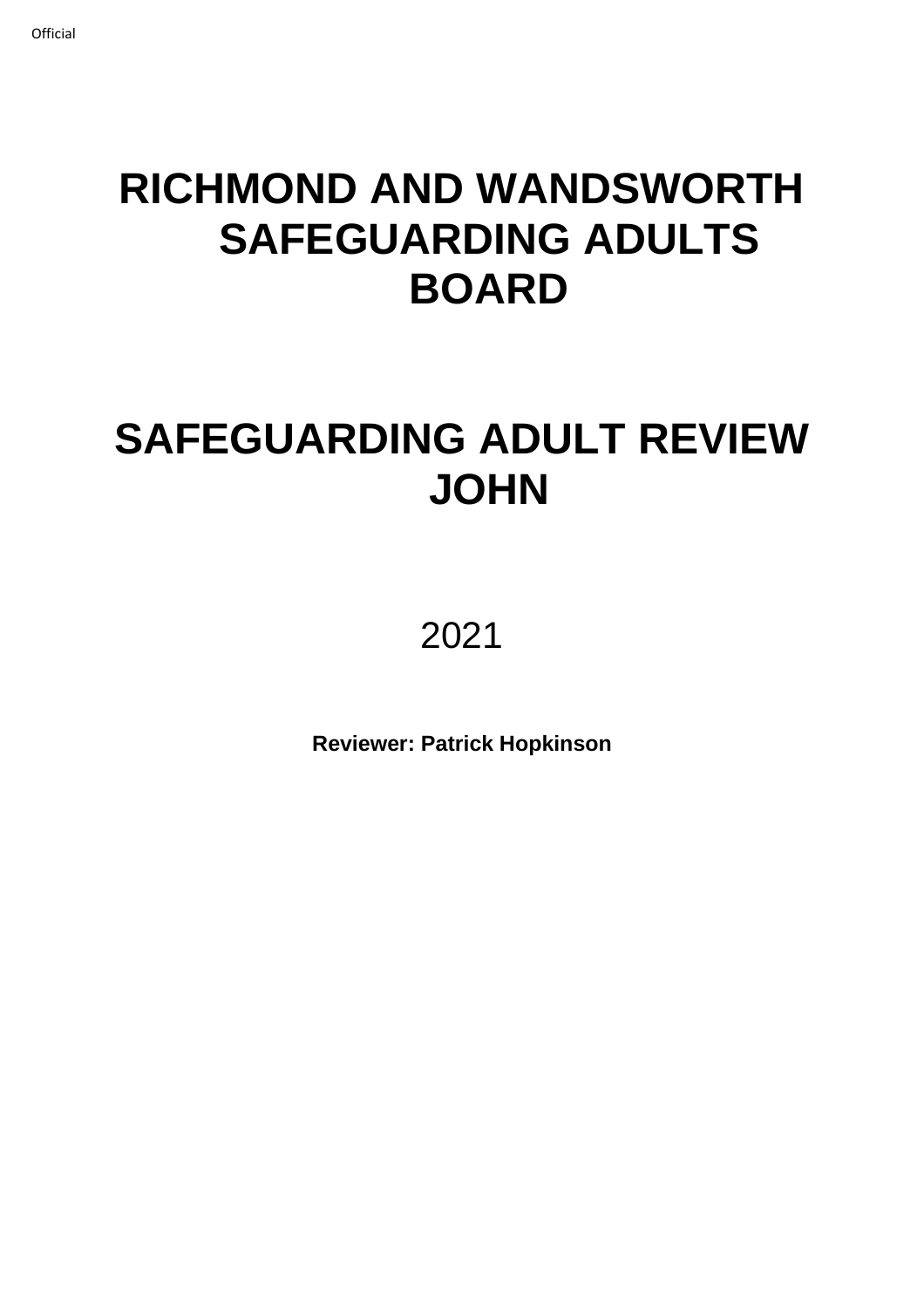# **Table of Contents**

| 1.             |                                           |  |
|----------------|-------------------------------------------|--|
| 2.             |                                           |  |
| 3.             | BRIEF SUMMARY OF CHRONLOGY AND CONCERNS 4 |  |
| 4.             |                                           |  |
| 5.             |                                           |  |
| 6.             |                                           |  |
| 7 <sub>1</sub> |                                           |  |
| 8.             |                                           |  |
|                |                                           |  |
|                |                                           |  |
|                |                                           |  |
|                |                                           |  |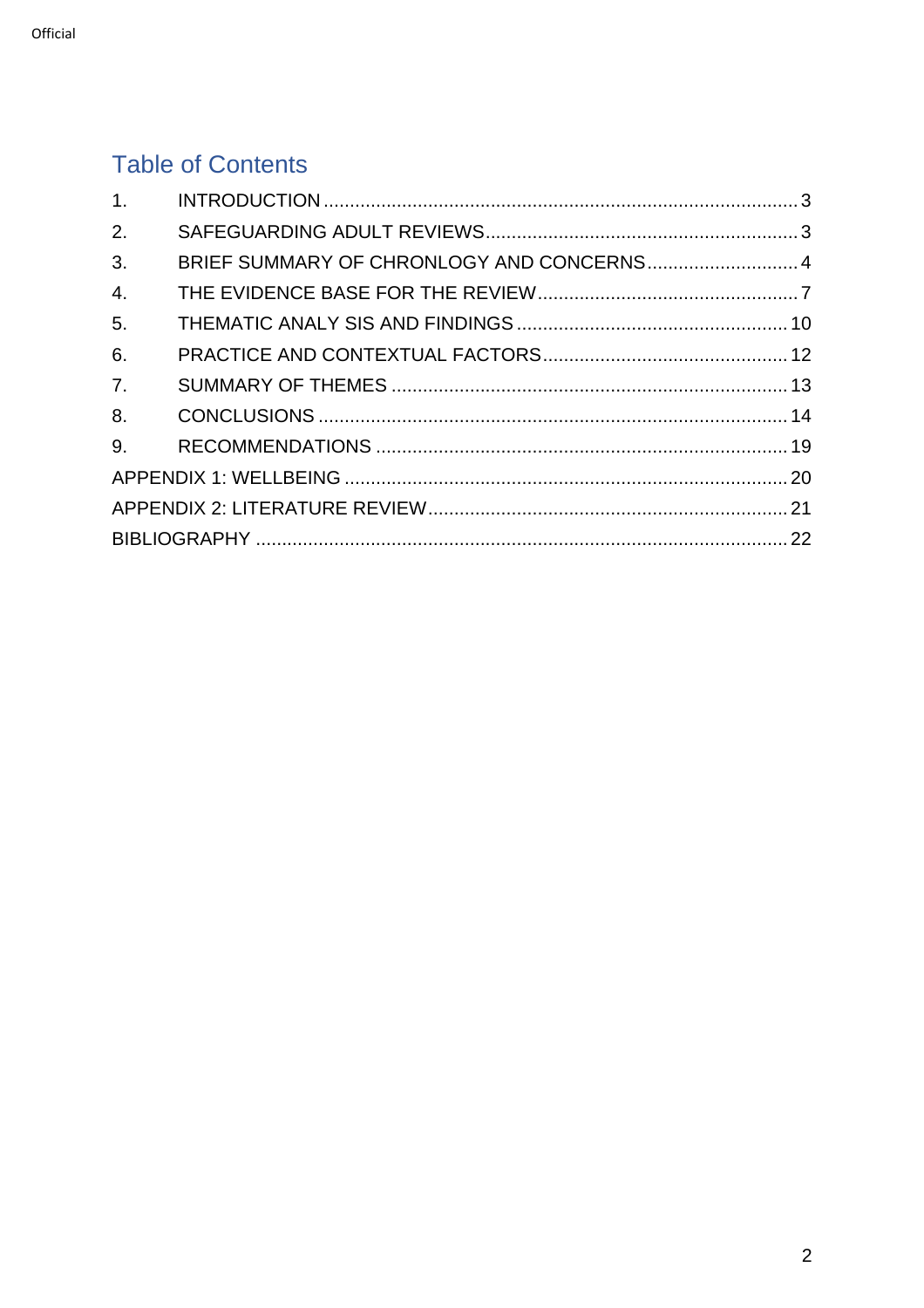# **SAFEGUARDING ADULT REVIEW – JOHN**

#### **Richmond and Wandsworth Safeguarding Adults Board**

#### <span id="page-2-0"></span>**1. INTRODUCTION**

- 1.1. John was a 50 years old black British man who lived in a flat in the London Borough of Wandsworth. The flat had a living room upstairs and a bathroom and kitchen downstairs. John's wife had died about 16 years ago, but her mother, John's mother-in-law, remained in contact with John. John had three adult children, one of whom, John's son, lived with him at times.
- 1.2. John was described by his son and daughter as a softly spoken and quiet man, who had worked in construction and as a reggae DJ. John had not worked since 2015 and spent a lot of his time looking after his own mother to whom he was very close. John's mother died in 2016 and, according to members of his family, this had a very significant negative impact on John. John was grieving for this mother during the timescale of this safeguarding adults review.
- 1.3. John had eczema from a very early age but during a trip to Jamaica in 2016 he was sunburnt, and his eczema became inflamed. As a result, John developed a severe and very painful type of eczema which covered his body, it was so severe that he experienced multiple hospital admissions for related infections and complications. John had previously received light therapy treatment for eczema, to which he had such a bad reaction that he was placed in an induced coma afterwards. John's eczema negatively impacted on his wellbeing, quality of life and subsequently his mental health. On 4/04/18, John's daughter telephoned London Borough of Wandsworth adult social services to ask for support for John who had just been discharged from hospital and was struggling to cope at home. John was seen at home by a Wandsworth social services OT assistant on 18/05/18 and equipment to assist with daily living activities was provided to him. John was placed on the waiting list for a Care Act assessment in June 2018 but died in Guys Hospital from sepsis and related complications on 29/07/19 having never had a Care Act assessment.

# <span id="page-2-1"></span>**2. SAFEGUARDING ADULT REVIEWS**

2.1. Section 44 of the Care Act 2014 places a statutory requirement on the Richmond and Wandsworth Safeguarding Adults Board to commission and learn from SARs (Safeguarding Adult Reviews) in specific circumstances, as laid out below, and confers on Richmond and Wandsworth Safeguarding Adults Board the power to commission a SAR into any other case:

*'A review of a case involving an adult in its area with needs for care and support (whether or not the local authority has been meeting any of those needs) if –*

*a) there is reasonable cause for concern about how the SAB, members of it or other persons with relevant functions worked together to safeguard the adult, and*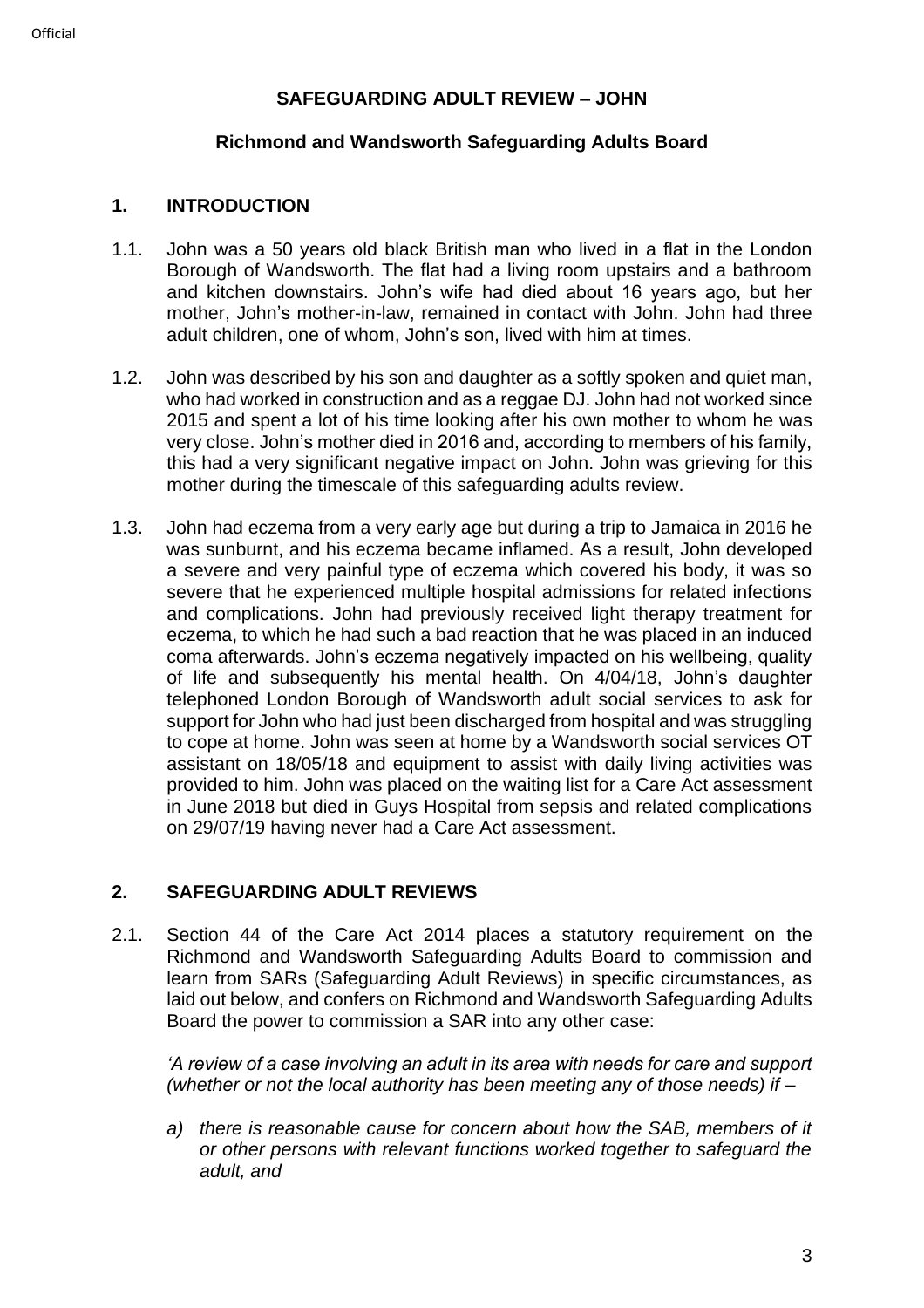- *b) the adult had died, and the SAB knows or suspects that the death resulted from abuse or neglect…, or*
- *c) the adult is still alive, and the SAB knows or suspects that the adult has experienced serious abuse or neglect.*

*The SAB may also –*

*Arrange for there to be a review of any other case involving an adult in its area with needs for care and support (whether or not the local authority has been meeting any of those needs).*

*…Each member of the SAB must co-operate in and contribute to the carrying out of a review under this section with a view to – a) identifying the lessons to be learnt from the adult's case, and b) applying those lessons to future cases.*

- 2.2. Board members must co-operate in and contribute to the review with a view to identifying the lessons to be learnt and applying those lessons to the future (s44(5), Care Act 2014).
- 2.3. The purpose and underpinning principles of this SAR are set out in section 2.9 of the London Multi-Agency Safeguarding Adults Policy and Procedures: [http://londonadass.org.uk/wp-content/uploads/2019/05/2019.04.23-Review-of](http://londonadass.org.uk/wp-content/uploads/2019/05/2019.04.23-Review-of-the-Multi-Agency-Adult-Safeguarding-policy-and-procedures-final-.pdf)[the-Multi-Agency-Adult-Safeguarding-policy-and-procedures-final-.pdf](http://londonadass.org.uk/wp-content/uploads/2019/05/2019.04.23-Review-of-the-Multi-Agency-Adult-Safeguarding-policy-and-procedures-final-.pdf)
- 2.4. All RWSAB members and organisations involved in this SAR, and all SAR panel members, agreed to work to these aims and underpinning principles. The SAR is about identifying lessons to be learned across the partnership and not about establishing blame or culpability. In doing so, the SAR will take a broad approach to identifying causation and will reflect the current realities of practice ("tell it like it is").
- 2.5. This case was referred to the SAR Sub-group of the RWSAB in August 2019 and considered for a Safeguarding Adult Review at the meeting on 02/09/19.
- 2.6. The SAR Sub-group considered this case as meeting the criteria for a SAR, and the SAB Executive ratified this on 25/09/19.
- 2.7. The Safeguarding Adults Review was led by Patrick Hopkinson who is an Independent Consultant in Adult Safeguarding and who had no previous involvement with this case and no connection to the Richmond and Wandsworth Safeguarding Adults Board, or its partner agencies.

# <span id="page-3-0"></span>**3. BRIEF SUMMARY OF CHRONOLOGY AND CONCERNS**

3.1. On 04/04/18, John's daughter contacted Wandsworth Adult Social Services to request support for John. John had recently been discharged from hospital and required support with personal care, practical household tasks and meal preparation due to his severe eczema. John was struggling to keep his flat clean and was in pain when bending down. John was contacted by the Wandsworth Access Team on 12/04/18, which noted that John was, "… *happy to wait for an*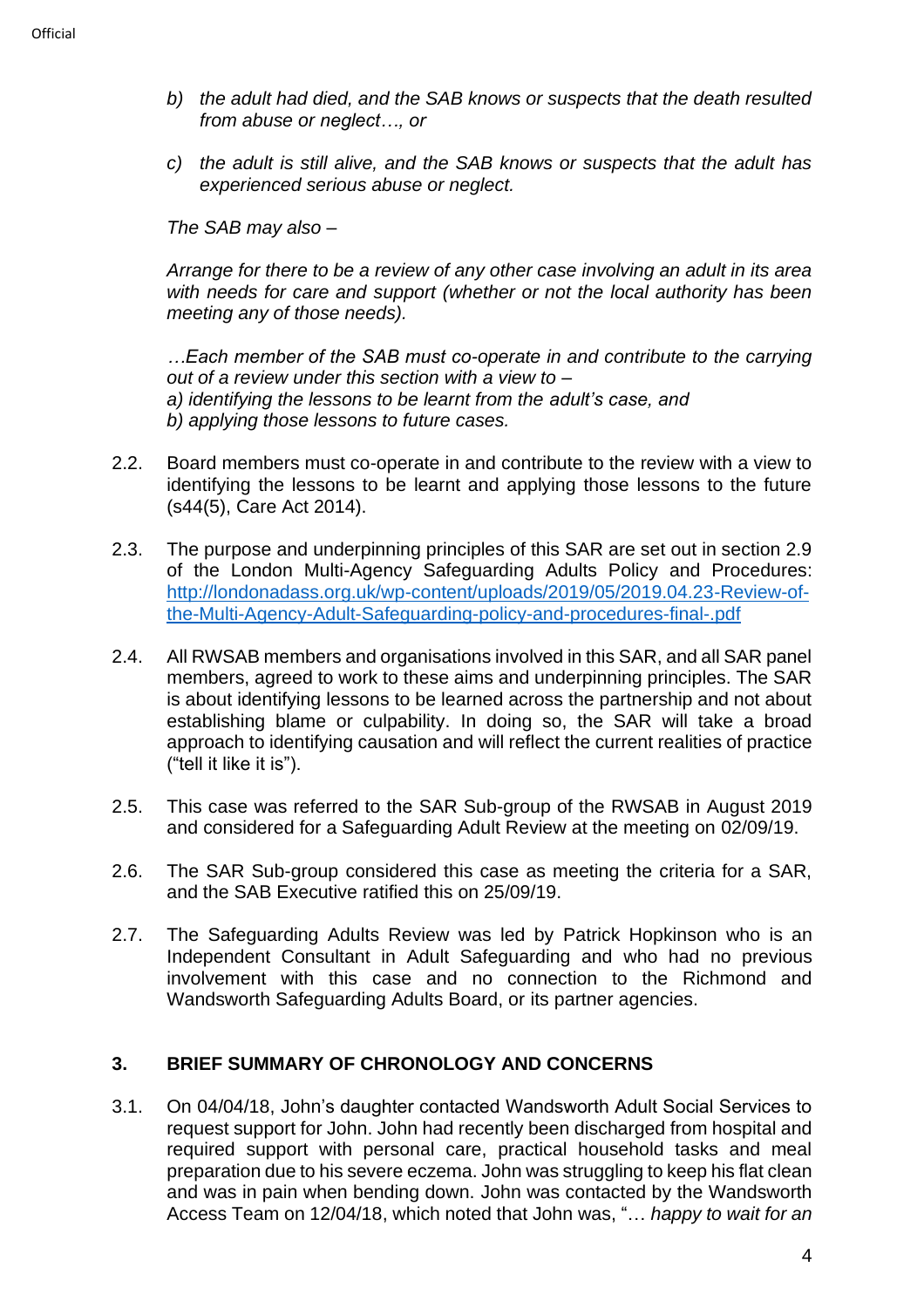*assessment to be carried out before starting his care package providing it does not take too long*". John was asked to contact the Access Team if his situation became urgent and was referred to a locality team on 16/04/18.

- 3.2. On 20/04/18, John was admitted to the Chelsea and Westminster Hospital. This was one of a number of hospital admissions in which investigations were made to identify and treat John's skin condition, which at this stage was identified as painful eczema, and to treat infections. John was in pain, had difficulty sleeping, moving and in maintaining personal hygiene and was socially isolated. John was asked to follow up assessment by Wandsworth adult social services when he was back at home and to contact his GP. John was discharged home on 09/05/18 and Chelsea and Westminster Hospital made a referral for an Occupational Therapy assessment.
- 3.3. On 18/05/18 an Occupational Therapy Assistant (OTA) assessed John and provided equipment to assist him with daily living activities: a commode, perching stool and bath board. The OTA made a follow up 'phone call to John on 07/06/18 to check how effectively the equipment was supporting him. The OTA was aware that there was a waiting list for Care Act assessments but did not discuss this with John at the time of the visit. The OTA then closed the case since no further action was required.
- 3.4. John was admitted to hospital again on 30/08/18 since his skin condition had worsened and he had not attended out-patient appointments, which he said was due to lack of transportation and difficulties in walking. He was discharged on 04/09/18. There were concerns that John may be having suicidal thoughts and so he was assessed by liaison psychiatry (a specialist service provided by the North West London Hospitals Mental Health Trust, which assess the mental health state and needs of patients at the Chelsea and Westminster Hospital). No further concerns, however, were identified.
- 3.5. On 21/09/18 and 25/09/18, John asked Wandsworth Council for home care support.
- 3.6. John was admitted to hospital on 28/09/18 and was discharged on 12/10/18. John was seen again by the liaison psychiatry service and it was reported that his mood had improved.
- 3.7. Following a number of outpatient appointments, including ten attendances for treatment between 15/10/18 and 09/12/18, John was admitted to hospital on 09/12/18 due to an infection. Whilst in hospital, on 21/12/18, John was asked by the Wandsworth locality team to tell the hospital staff that he required a social work assessment, and he was transferred to the hospital social work team. Despite this, John was discharged on 14/01/19 without an assessment by the hospital social work team having taken place.
- 3.8. John was admitted to hospital on 06/02/19 with an infection. John was again assessed by liaison psychiatry and was prescribed sertraline (an antidepressant). During this stay, a hospital team duty social worker asked Chelsea and Westminster Hospital to issue a notification of the need for an assessment when John was to be discharged.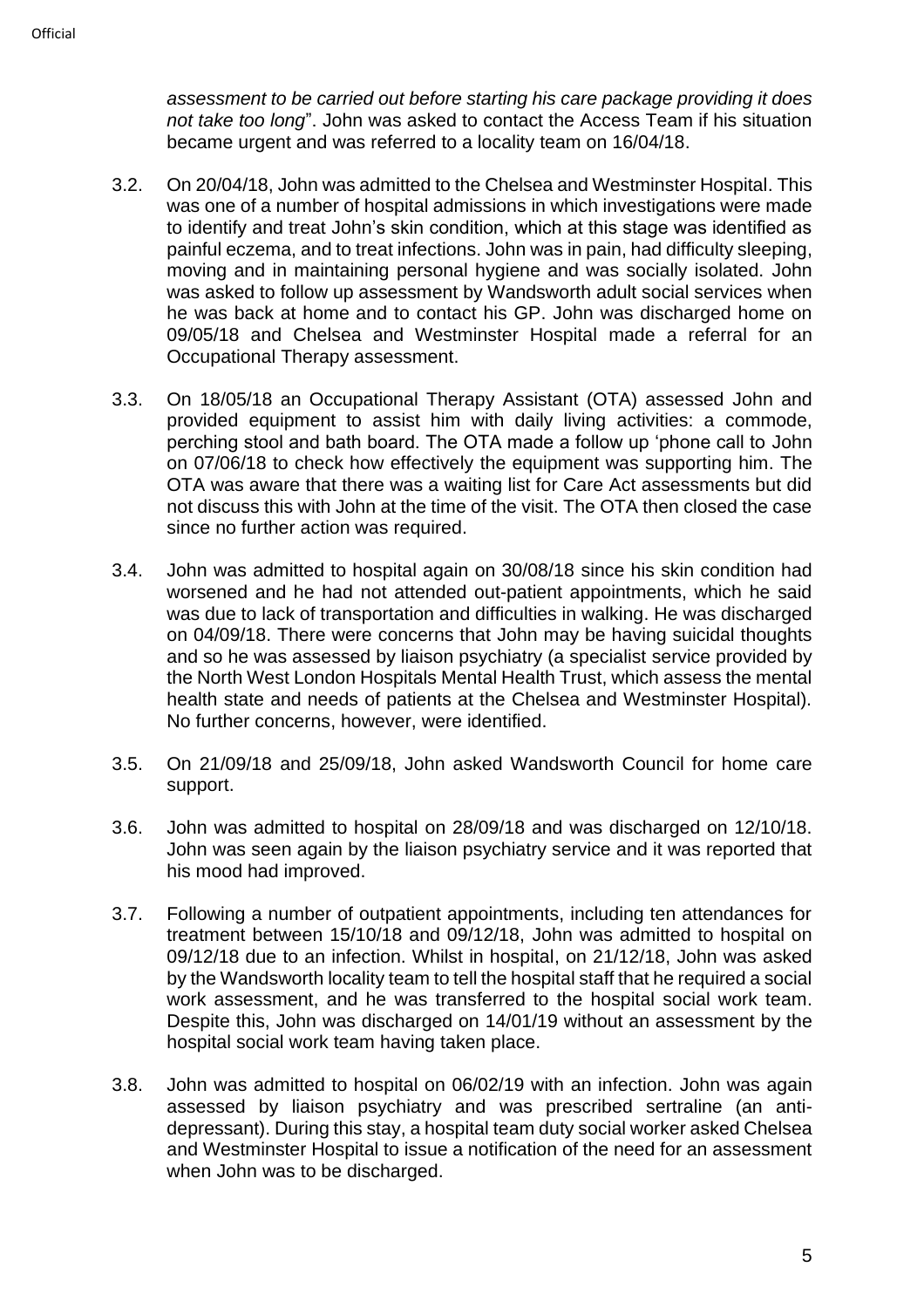- 3.9. On 14/02/19 and 22/02/19 the Chelsea and Westminster Hospital discharge coordinator told a hospital team duty social worker that John was independent in personal care tasks and that he had declined Occupational Therapy input. The action recorded by the hospital social work team was that John was suitable for a district nurse referral but there is no record that one was made.
- 3.10. On 14/02/19, John's son contacted Wandsworth Housing asking for an inspection of John's property due to its state of disrepair. Arrangements were made to remove mould and redecorate John's home but due to difficulties contacting John since he was in hospital, work was not begun before he went into hospital again for the last time on 12/04/19.
- 3.11. John was discharged from hospital on 26/02/19. Following this a hospital team social worker telephoned John for a "safe and well contact" on 27/02/19. John said that he wanted a social work assessment under the Care Act. The social worker emailed the locality team requesting that John go on their waiting list for an assessment and then closed the case to the hospital team. In fact, the hospital social work team closed John's case in error and he was not transferred to the locality team.
- 3.12. On 07/03/19 the housing estate manager telephoned the Access Team to ask for an OT assessment for John, as had been advised by John's GP due to John's skin condition.
- 3.13. On 13/03/19, John was admitted to the Chelsea and Westminster Hospital following attendance as an outpatient with an infective exacerbation of eczema. He was discharged on 25/03/19.
- 3.14. On 15/03/19 the Access Team telephoned John whilst he was in hospital. John explained his needs and was told that an OT referral was being progressed, as requested by the housing manager, and that a care and support package would be arranged by the hospital social work team when John was ready for discharge. The Access Team worker asked John to tell the hospital staff of his need for care and support at home. This was a repeat of the advice given to John on 21/12/18, which had not led to an assessment of need or a package of care.
- 3.15. John did not attend an outpatient appointment on 08/04/19. Efforts were made to contact him but without success.
- 3.16. On 11/04/19 John's GP, following contact from John's mother-in-law, referred John to the Central London Community Health Care Trust (which provides district nursing services) Quick Start Team.
- 3.17. On 12/04/19, the Quick Start Team attempted to contact John and spoke to both his daughter and his mother-in-law, who explained that John's condition was rapidly deteriorating. The Quick Start Team then escalated this concern and John was admitted hospital later that day and was moved to the burns unit on 15/04/19.
- 3.18. On 13/04/19, Chelsea and Westminster Hospital raised an adult safeguarding concern to Wandsworth social services about the lack of care and support that John was receiving. On 15/04/19 a further safeguarding concern was received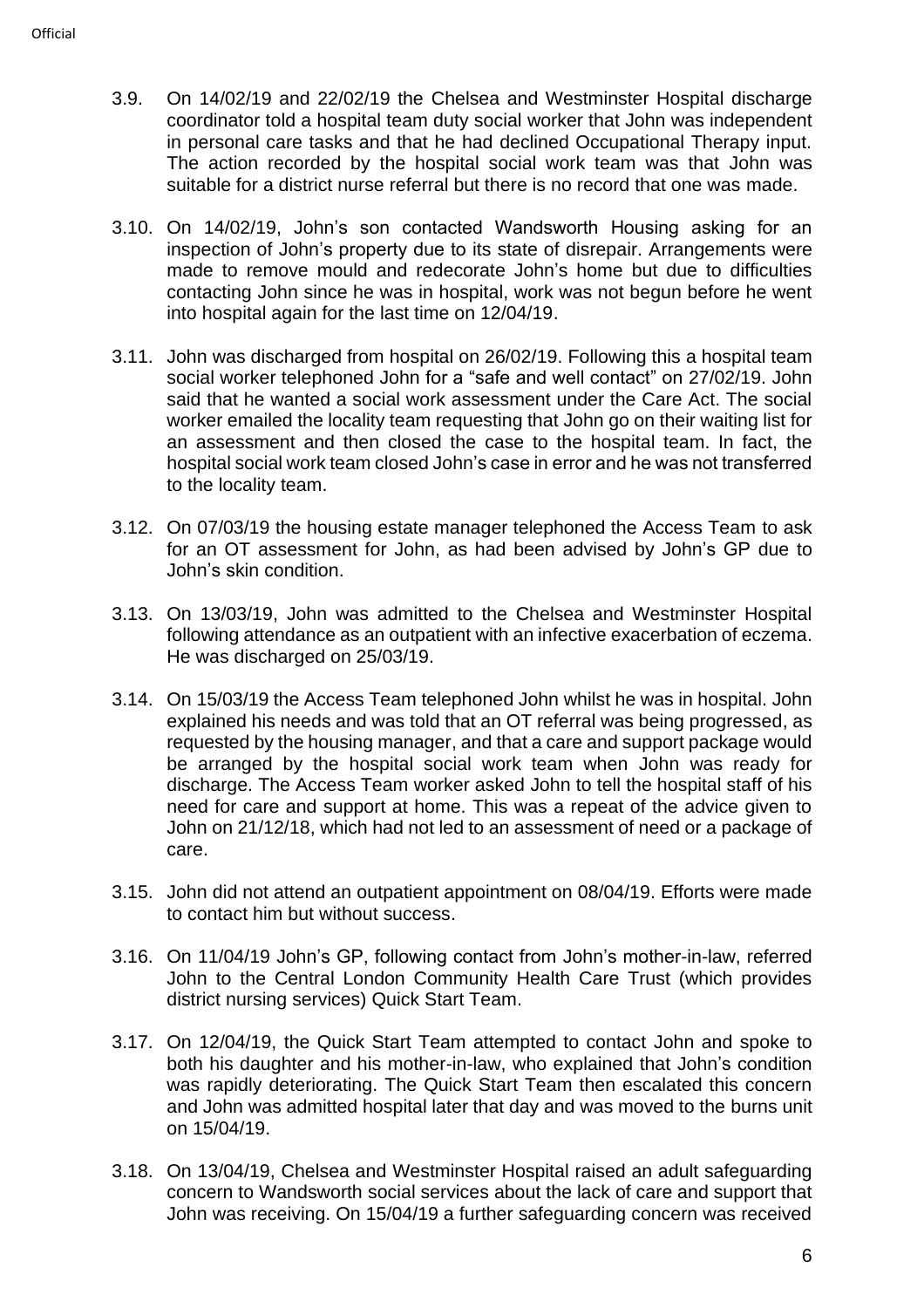from the London Ambulance Service, stating that John was unable to care for himself, had not eaten for last two days and had been found in his own faeces and urine with worsening eczema and pain for the last two weeks. John reportedly told the ambulance crew that he had been in contact with Wandsworth adult social services and had not heard anything yet and that he would like to speak to someone to find out what kind of help he could get as he was finding it difficult to cope looking after himself.

- 3.19. On 15/04/19 the Access Team noted that John had requested an assessment for support with meals and housekeeping. The hospital social work team had intended to transfer John's case to the Locality team for a Care Act assessment on 01/03/19, but instead John's case was closed in error and was not transferred.
- 3.20. On 16/04/19 the safeguarding concern from the London Ambulance Team was closed by an Assistant Service Manager in the Wandsworth hospital team on the basis the John had not experienced abuse and was not at risk of abuse or neglect and was to be allocated to a social worker for care management input.
- 3.21. On 08/05/19 a member of the hospital social work team visited John's home with John's mother-in-law and noted that before John could return home the property needed to be cleaned and prepared for him. The assumption was that John would be able to return home but there does not appear to have been any further action or planning to do this. The allocated locum social worker left the Council and John was reallocated to another social worker on 23/05/19. From 14/06/19 onwards, following a complaint from John's mother-in-law about the lack of multi-agency support provided to John in the community, there was frequent contact between the hospital social work team, John's mother-in-law, and occasionally with John, to prepare his flat for his discharge from hospital.
- 3.22. John remained unwell, however, and was transferred to Guys Hospital on 08/07/19 with sepsis. He received treatment for pain, his skin condition and investigations were made into whether or not he had skin cancer. John died at Guys Hospital on 29/07/19

# <span id="page-6-0"></span>**4. THE EVIDENCE BASE FOR THE REVIEW**

- 4.1. Preston-Shoot (2019) argues that, "*Drawing on existing evidence about effective practice would mean that reviewers are not starting out with a blank canvas. What is proposed here is that SARs begin explicitly with the available evidence-base, using it as a lens with which to scrutinise case chronology and explore through panel meetings, interviews and learning events with practitioners and managers what facilitates good practice and what presents barriers to effective practice".*
- 4.2. The advantage of this approach is that, *"The emphasis then is less on description and more on immediate reflection and systemic analysis of facilitators and barriers, across nationally determined policy, legal and financial systems as well as local arrangements and staff values, knowledge and skills*" (Preston-Shoot, 2017).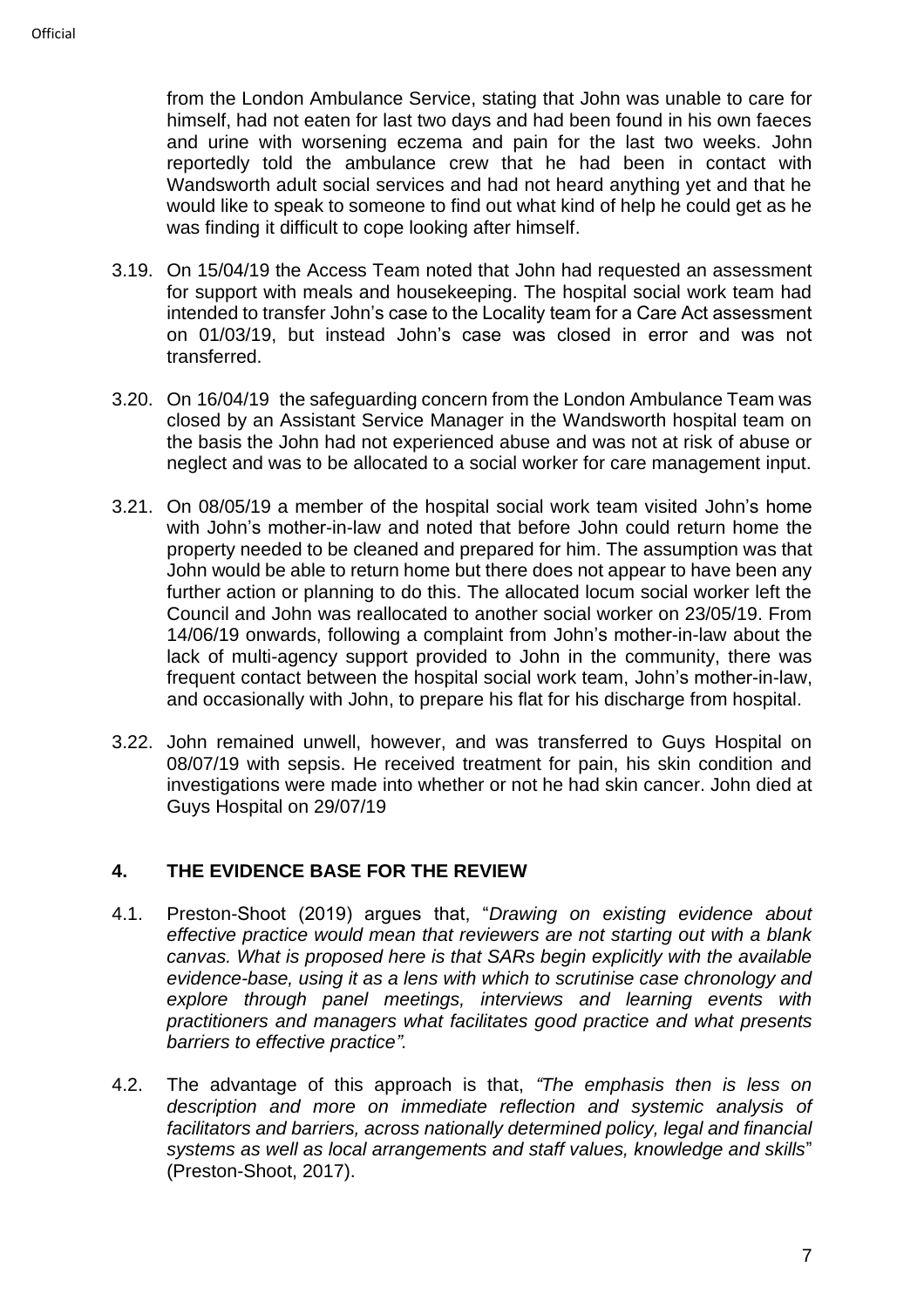4.3. Consequently, a study was made of both the research evidence and practice evidence that provides insight and guidance when working with someone in John's situation: experiencing a long-term, debilitating but potentially underestimated health condition; experiencing multiple hospital admissions that did not lead to changes in the way services were provided and being placed on a local authority waiting list but never receiving an assessment of need.

# **4.4. Evidence from research**

#### **4.4.1. John's health condition and eczema**

- a) John had what was described as very severe eczema, which at the time of his death was diagnosed as: *mycosis fungoides, cutaneous herpes simplex and advanced cutaneous lymphoma.* Whilst this safeguarding adults review is not a piece of academic work, and nor is it a medical report, some useful practice advice can be gained from a brief analysis of John's health condition.
- b) Mycosis fungoides is a severe skin condition. It is also a serious health condition with a high risk of infection and of becoming cancerous. It impacts negatively on quality of life and has an associated negative impact on mental health, frequently leading to depression. The research surveyed for this safeguarding adults review suggests that it is life-threatening (or fatal), especially in advanced forms but that its presentation can vary considerably from person to person.
- c) Cutaneous herpes simplex is a common and potentially progressive viral skin infection, which might complicate and exacerbate the symptoms of mycosis fungoides. Advanced cutaneous lymphoma is an associated form of skin cancer.
- d) Consequently, and in terms of John, a diagnosis of mycosis fungoides presents a considerable health risk. John had received phototherapy to treat his skin condition but this was reported to have exacerbated rather than improved his condition. The risk of infection can be further exacerbated by living in unhygienic conditions. Unfortunately, the diagnosis was made only in the last stages of John's life.
- e) It appears that the severity of John's skin condition was not necessarily recognised by all the services that were in contact with him and was instead understood to have a bad case of eczema. This appears to have minimised both its seriousness and the extent of its impact on John in the minds of social services practitioners. At the latter stage of John's life, it was diagnosed as cancerous.

#### **4.4.2. Repeated hospital admissions**

a) John was admitted to hospital eight times between 09/12/17 and 12/04/19 and stayed on average for 22 days each time (discounting his final admission to hospital). In 2019 John was in hospital each month. None of these admissions were planned in advance. Previous Safeguarding Adults Reviews, for example, that of Ms H and Ms I (London Borough of Tower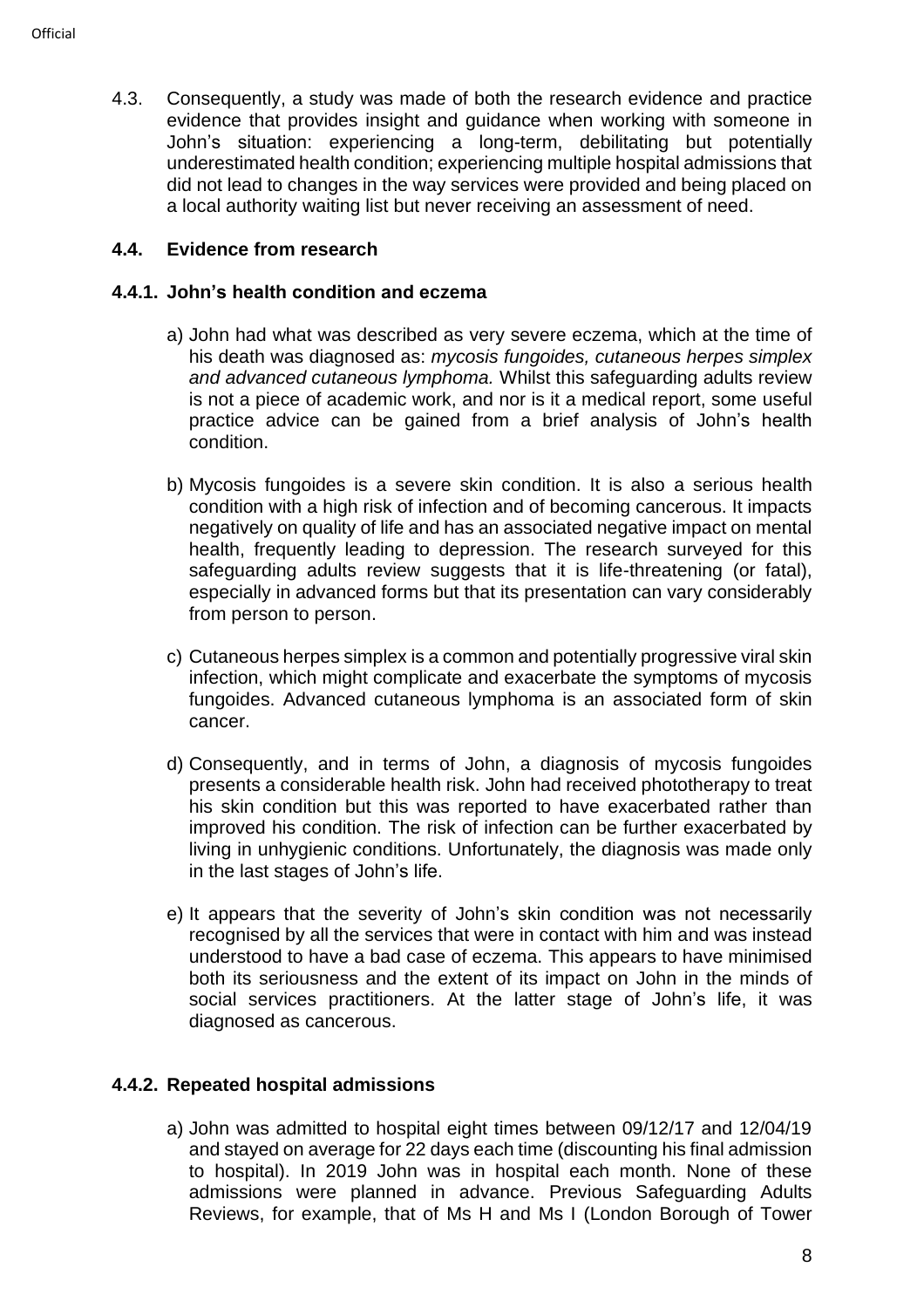Hamlets, 2020) have identified that repeated emergency department hospital admissions are a potential warning sign of escalation in an adult's vulnerability (Jarvis et al, 2018) and that, for some adults at risk of abuse, hospital admissions may provide the only opportunity for safeguarding interventions to be made (Boland et al, 2014).

b) Hospital admissions also provide an opportunity for change: they can allow reflection, reconsideration and the engagement of other agencies and the use of different approaches and interventions (Boutin-Foster et al, 2005; Gersons, 1990).

# **4.4.3. Individual characteristics**

- a) John was a relatively young black man who has mourning the death of his mother and whose partner had died some years previously. Whilst John was not self-neglecting in the usually recognised way (for example, he was not refusing services, was not difficult to engage and his health condition meant that he was not able to care himself) the literature on self-neglect provides some useful insights. For example, one of the two most common experiences cited by individuals who self-neglect is the loss of a loved-one (the other is being a victim of violence) (Lien et al, 2016). Self-neglect also occurs more frequently in people who are black, male and have low incomes (Day et al, 2016). John met these criteria.
- b) There is an extensive literature on the difficulties faced by people from black and minority ethnic communities in accessing, and being recognised by, health and social care services (see for example Szczepura 2005). There is also a growing literature on the difficulties faced by men (Baker et al 2015), which include seeking help less often than women (Wang et al, 2013) and facing preconceived notions about their lifestyle, compliance with services and their ability to meet their own needs (see for example, Carson. 2011). Practitioners and managers recognised in hindsight that the perception and understanding of John's needs may have been affected by these barriers and biases.

# **4.5. Evidence from practice**

#### **4.5.1. Care Act assessments**

- a) Section 1 of the Care Act (2014) states that, "*The general duty of a local authority, in exercising a function under this Part in the case of an individual, is to promote that individual's well-being*". A definition of well-being is provided (see appendix 1) but for the purposes of this review, it is sufficient to note that well-being includes personal dignity (including treatment of the individual with respect); physical and mental health and emotional wellbeing; and suitability of living accommodation.
- b) Section 9 of the Care Act (2014) states that where is appears to a local authority that an adult may have needs for care and support, the authority must assess (a) whether the adult does have needs for care and support, and (b) if the adult does, what those needs are.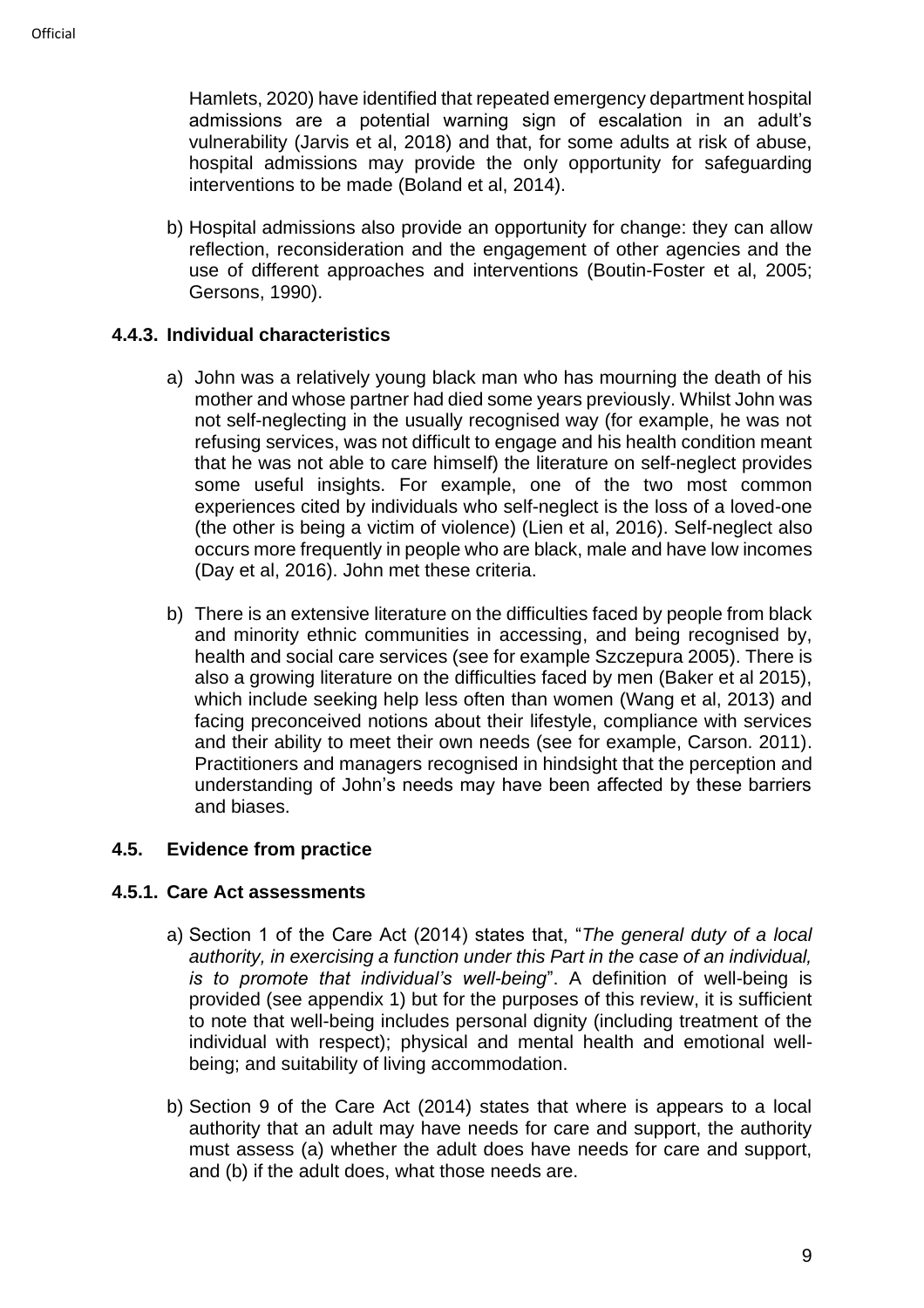- c) This Care Act duty applies regardless of the authority's view of (a) the level of the adult's needs for care and support, or (b) the level of the adult's financial resources.
- d) The Care Act also empowers local authorities to meet urgent needs without an assessment (section 19, Care Act 2014).
- e) According to Healthwatch in 2017 [\(https://www.healthwatch.co.uk/news/2017-01-26/are-people-experiencing](https://www.healthwatch.co.uk/news/2017-01-26/are-people-experiencing-problems-accessing-social-care-support)[problems-accessing-social-care-support\)](https://www.healthwatch.co.uk/news/2017-01-26/are-people-experiencing-problems-accessing-social-care-support), *"Although there is no specific timescale in which the assessment has to be completed, the Local Government Ombudsman (LGO) deems anything between four to six weeks to be reasonable when investigating complaints about delays*".

# **4.6. Evidence from John's family**.

4.6.1. John's son, daughter and mother-in-law provided information about John, his background and contact with services for the review by telephone. Meetings in person were not possible due to the Covid19 pandemic restrictions in place during the time in which this safeguarding adults review was undertaken.

# <span id="page-9-0"></span>**5. THEMATIC ANALYSIS AND FINDINGS**

5.1. Using this research and practice evidence-base it is possible to identify a number of analytical themes. These include the recognition and response of services to John's needs and the way that agencies worked together and communicated with each other.

#### **5.2. There were repeated hospital admissions, but these were not used as opportunities to create change.**

- 5.2.1. Between 09/12/17 and 12/04/19, John was admitted to hospital on eight occasions. None of these admissions were planned. All were made in response to John's condition at outpatient appointments or in emergencies and, in line with the evidence from previous safeguarding adults reviews and research, each might have provided an opportunity to reconsider how best to meet John's needs, or to escalate concerns about him in order to prompt action to be taken. No referrals were made for District Nurse input, despite references to the need for them (for example, on 14/02/19) until 11/04/19 when John's mother-in-law intervened with John's GP.
- 5.2.2. Repeated hospital admissions and repeated requests for assessment or services (John is recorded to have made four requests and his sister and mother-in-law to have made one each) were not recognised as patterns that required attention. Instead, a pattern developed in the way services responded to John in which he was discharged home without ongoing support and was left responsible for making contact with services. For example, on 21/12/18 and 15/03/19, John was asked by the Wandsworth Social Services locality team to tell the staff at the Chelsea and Westminster Hospital that he required a social work assessment. Similarly, no notice of John's discharge from hospital, or a request for an assessment of John's needs prior to his return home, was made by Chelsea and Westminster Hospital until 15/04/19. This was after John had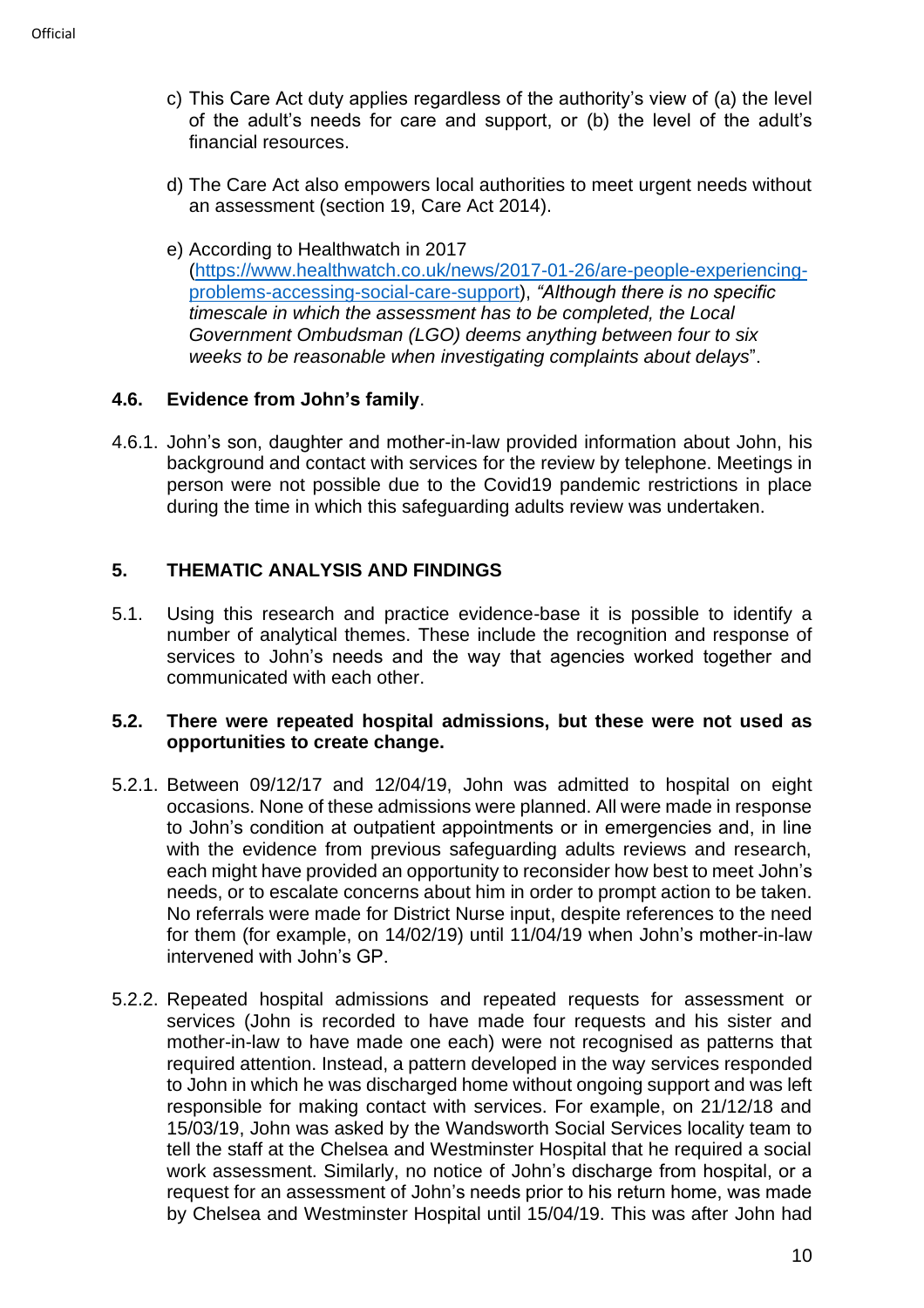been admitted to hospital for the final time. Notices to assess under the Care Act 2014 may have prompted Wandsworth Social Services to reprioritise John's position on its waiting list.

#### **5.3. John remained on the local authority waiting list for an assessment of needs**

- 5.3.1. Despite ten references to John asking for an assessment or stating that he needed support, each of which were recorded on Wandsworth Social Service's client records system, no assessment was made of John's care and support needs under the Care Act (2014). John's support needs appear, therefore, to have gone unmet. The immediate impact of this was that the practical impact of John's health condition upon his ability to care for himself was left unmoderated. For example, John reported that he had difficulties looking after himself and in maintaining his personal hygiene and the cleanliness of his property. John also reported that this was impacting on his mental health.
- 5.3.2. The provision of equipment following the occupational therapy assistant's assessments on 18/05/18 partially helped John but John still asked for and required by law (the Care Act 2014) an assessment of his social care and support needs. Wandsworth Social Services did not operate a "trusted assessor" model in which occupational therapists and social workers (and assistants), with suitable training, can put in place a limited range of support or equipment options, pending a more comprehensive assessment by a suitable professional. As a result, an opportunity for the occupational therapy assistant to put at least a small and temporary package of care was missed.
- 5.3.3. In addition, and speculatively, practitioners and managers agreed in hindsight that the provision of a care package following an assessment of need may have created a situation in which a care worker was present with Johnl The care worker who might have been able to identify that John's condition was deteriorating and may have been able to prompt more rapid access to health care services in the community as well as in hospital. This is however hypothetical, since as no assessment was made, its outcome cannot be judged. The assessment may or may not have resulted in the provision of a support package to John.

#### **5.4. As a result, there was lack of clarity about, and understanding of, John's needs and ability to care for himself.**

# **5.4.1. Physical health**

a) Despite John's known physical health condition, John's, and his daughter's, frequent reports of the impact that it had on him and his consequent need for support (for example, on 04/04/18; 20/04/18, 05/09/18, 21/09/18, 21/12/18, 22/01/19 and 21/02/19) there was still uncertainty about John's need for care and support. The seriousness of John's physical health problems were also not well understood or communicated. The impact of these factors was most apparent on 22/02/19 when the discharge coordinator at Chelsea and Westminster Hospital told a Wandsworth hospital team social worker that John did not require a care package and only needed help to put cream on his back. A Wandsworth hospital team social worker discussed John's care needs with him on 27/02/19 and emailed the Wandsworth locality team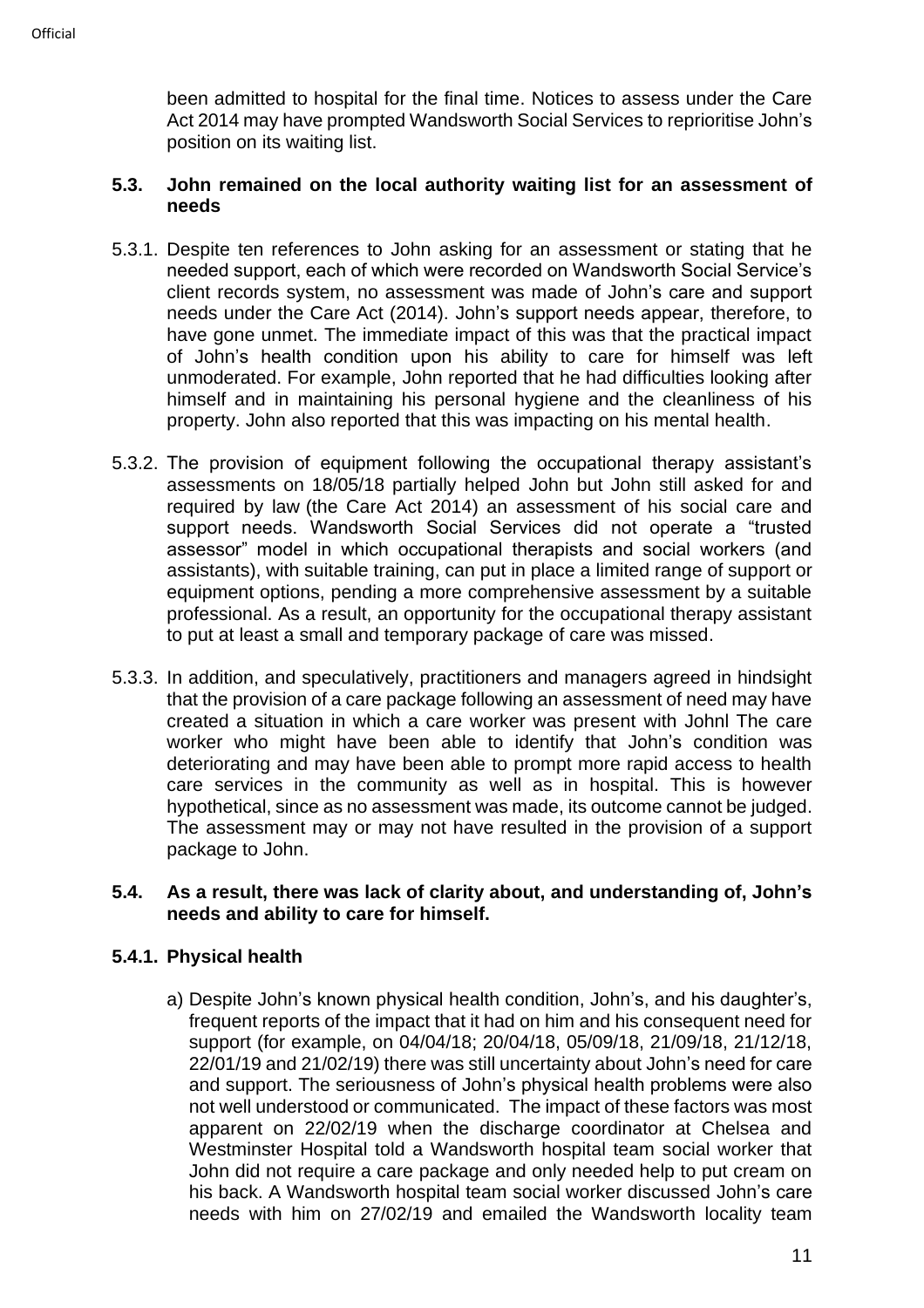asking that John be put on their waiting list for an assessment. Unfortunately, John's case with the hospital social work team was closed by accident before it was transferred to the locality team.

# **5.4.2. Mental health**

- a) The records show that between 30/08/18 and 19/06/19, John was seen 17 times by the liaison psychiatry service provided by the Central and Northwest London NHS Mental Health Trust at the Chelsea and Westminster hospital. During these consultations, John reported that he felt depressed, was overwhelmed by his physical health problems and his living conditions, and that he was struggling to come to terms with the death of his mother and with his financial difficulties. John also mentioned the impact that the death of his partner 20 years previously had upon him. John questioned why all this had happened to him.
- b) John spoke about his loss of independence, his concerns about his health, being sick, dying, being able to spend time with his family in the future and wanting peace from his disease. John was also scared, angry and upset about having a Do Not Attempt Cardiopulmonary Resuscitation placed on him, which had then been rescinded.
- c) Overall, John's mental health state was assessed to be a normal adjustment reaction to his situation. There were concerns about whether or not John was suicidal, which he constantly denied.
- d) The outcome of these 17 liaison psychiatry consultations was that John was provided information about the CRUSE bereavement service and the IAPT (Improving Access to Psychological Therapies) service and was prescribed the anti-depressant sertraline. Discharge summary letters were sent to John's GP (for example on 04/09/18) but there does not appear to have been any attempts to follow up John's use of these recommended services or to contact Wandsworth adult social services, or community mental health services to alert them to, or engage them in meeting, John's physical and emotional support needs.

# <span id="page-11-0"></span>**6. PRACTICE AND CONTEXTUAL FACTORS**

#### **6.1. Demand management and austerity**

- 6.1.1. It is generally well known that both social care and health care in the UK have faced years of financial constraints and cuts to funding since 2010 (if readers are still in any doubt about this, then an internet search using terms such as "austerity and social care" of "austerity and health care" will reveal a wealth of resources that do not need to be reproduced in this report).
- 6.1.2. Austerity has impacted on practice, particularly in social care, to the extent that decisions about who should receive services, and what the extent of those services should be, are influenced by financial constraints as well as need (for example, Olaison et al, 2018). Data for England in 2018/19 (Kings Fund, 2019) showed that whilst requests for social care services had increased by 6%, the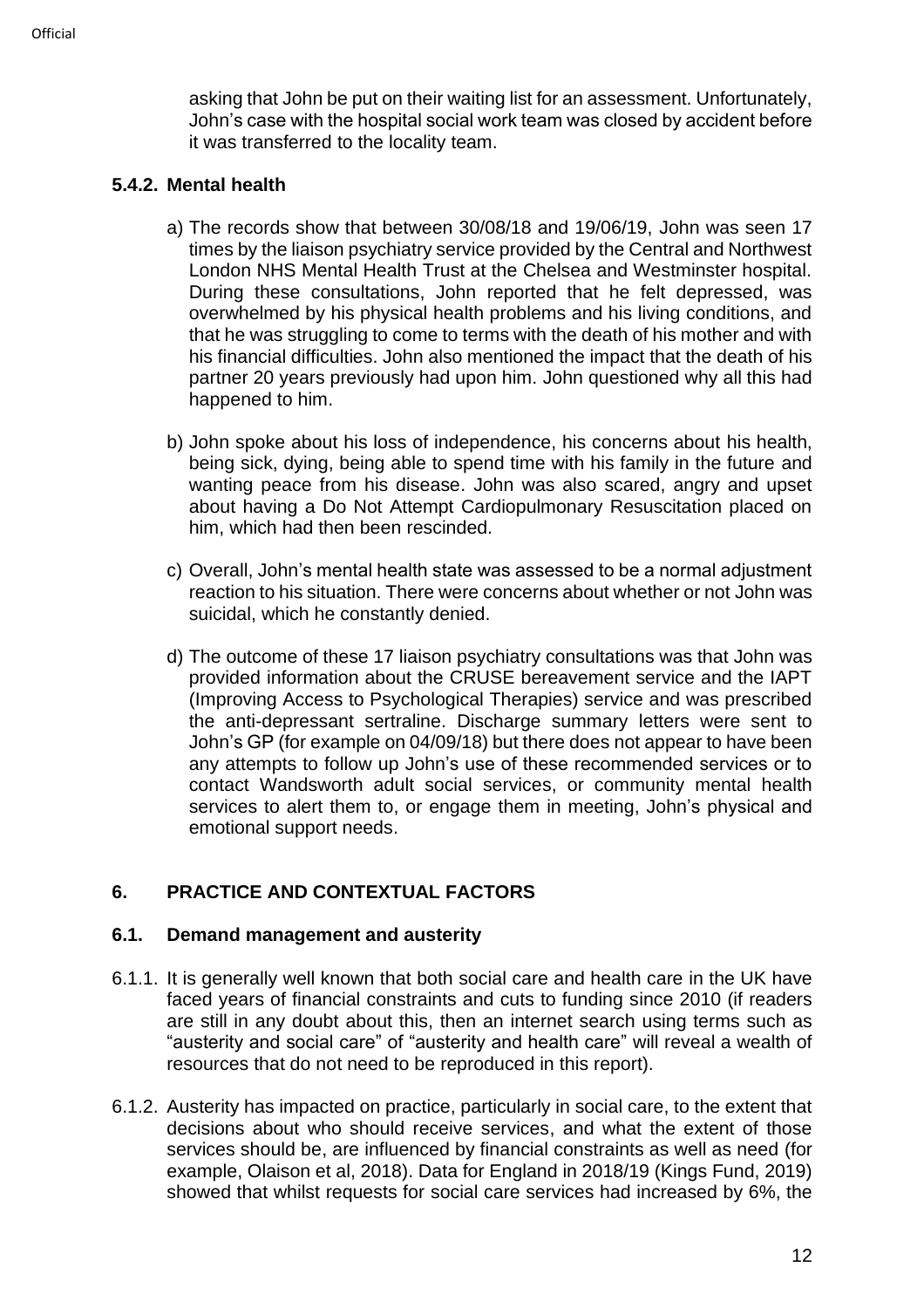actual number of people who received formal care packages had decreased by 2%.

- 6.1.3. Perhaps the need to manage demand and to ration services in response to financial constraints impacted on perceptions of John's social care needs? On reflection, practitioners and managers involved with John were concerned that the information obtained about him was interpreted through the constraints of demand management, which meant that there was insufficient professional curiosity about his needs and an over willingness to accept that John was able to care for himself.
- 6.1.4. In response to staff vacancies and the need to manage demand, Wandsworth Social Services was operating a waiting list for assessment during the time of its contact with John. Contact was made with him by telephone, but in hindsight, practitioners and managers were concerned that this would not gather the whole picture about clients. There did not appear to be, and certainly no use was made of, a system for escalating or reprioritising the needs of clients for assessments. No use was made of the Care Act s19 power to provide services without assessment in an urgent situation.
- 6.1.5. John was frequently passed between the Access team, the locality team and the hospital social work team but no assessment of need was made.
- 6.1.6. Wandsworth Social Services also held its own internal review following the death of John, from which an action plan was created. Please see section 8, Recommendations.

#### **6.2. Operational practices**

- 6.2.1. As already highlighted in 5.3 above, Wandsworth Social Services did not operate a "trusted assessor" model during the time period covered by this review and so the one occasion on which John was visited at home became a missed opportunity to assess his needs, beyond the provision of equipment. During the course of this safeguarding adult review, practitioners and managers expressed confusion about whether or not the "trusted assessor" model was actually in operation or not at the time. Practitioners reported that at the time the merger of Richmond and Wandsworth Councils' operations has not fully settled, and operational changes were still being implemented and challenges were being resolved.
- 6.2.2. A process was also in place whereby only Chelsea and Westminster hospital could refer directly to the Wandsworth hospital team. This resulted in John being asked by the Access Team (on for example 15/03/19) to tell the hospital staff that he needed an assessment so that the hospital could request this from the hospital social work team. This process inadvertently placed another barrier in the way of John's access to an assessment.

# <span id="page-12-0"></span>**7. SUMMARY OF THEMES**

7.1. A number of factors were present which the published research and practice evidence links with poor outcomes. For example, John had repeat hospital admissions, yet it appears that no patterns were identified and that none of the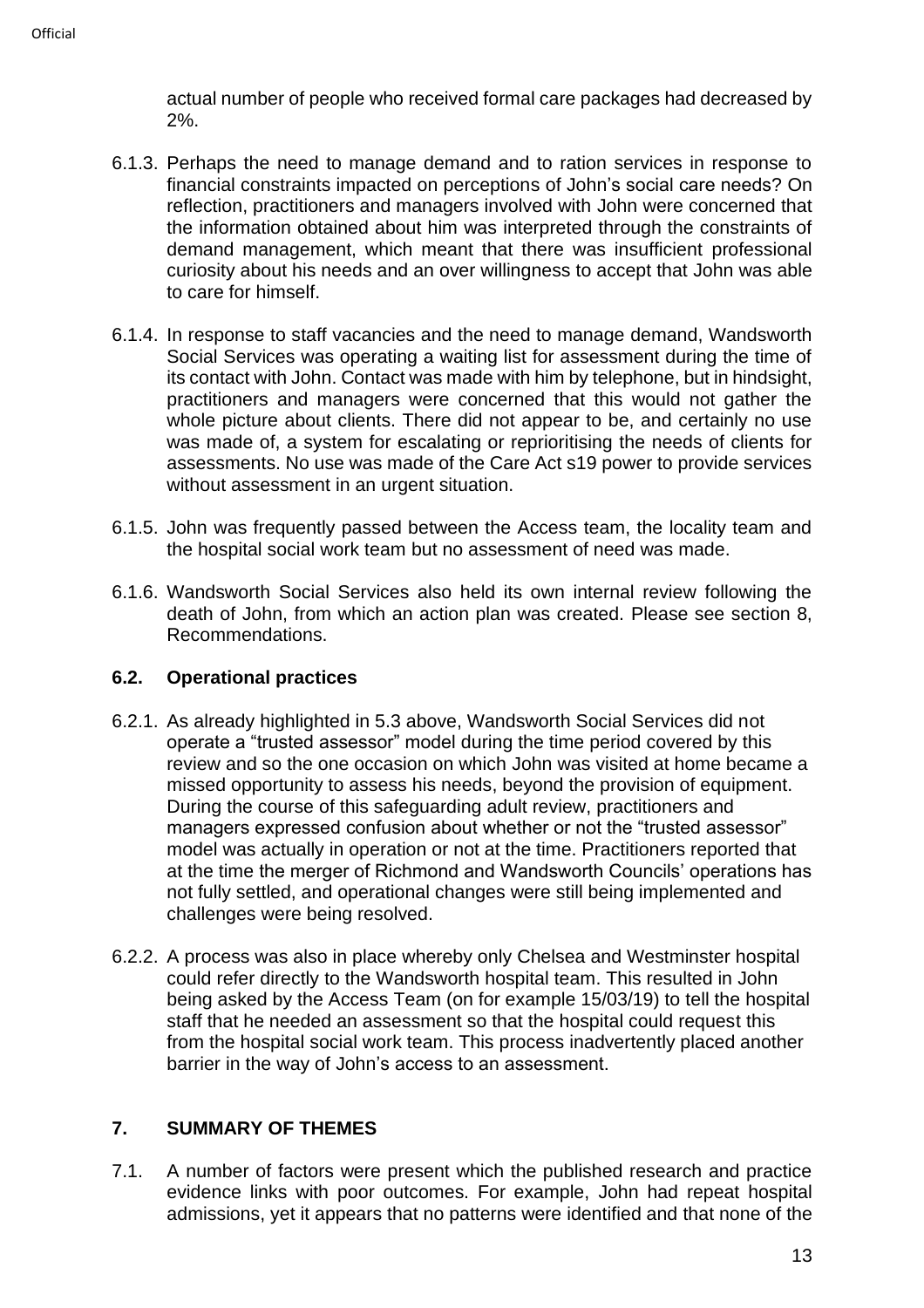admissions led to a change in the approach taken by services. Similarly, the impact of John's health condition upon him and upon his ability to care for himself was not fully realised. No consideration was given to John's individual characteristics and how these might have influenced his perception of services and service's perception of his needs.

- 7.2. No individual workers or agencies took responsibility for coordinating approaches to assessing and meeting John's needs. He was frequently passed between teams, often without follow up or checking that referrals had been received or interventions had worked
- 7.3. No agencies used escalation processes, including raising an adult safeguarding concern, to prioritise John and to advocate for him to access services. There was little inter-agency communication about him.
- 7.4. No questions were raised about John's mental capacity to manage his situation despite concerns that he was depressed and was not coping.

# <span id="page-13-0"></span>**8. CONCLUSIONS**

The following conclusions are drawn from the thematic analysis and more widely from other safeguarding adults reviews.

#### **8.1. The lack of assessment of need under the Care Act 2014 impacted on John's well-being.**

- 8.1.1. Despite the evidence available that John had physical health needs, mental health needs and care and support needs, no assessment, required by the Care Act 2014, was made. The Care Act threshold for access to assessments and services is low and there was enough information available about John for an intervention to have been made and at least a minimum service to have been provided pending a full assessment of his needs.
- 8.1.2. Consequently, John did not receive support with managing his own care and did not receive help with managing the hygiene and cleanliness of his home.
- 8.1.3. As a result, John's well-being in terms of, inter alia, personal dignity and respect; physical and mental health and emotional well-being; social and economic well-being; suitability of living accommodation was not promoted.
- 8.1.4. No escalation process was in place, or used, to raise the priority of the assessment of John's needs.
- 8.1.5. Despite references to the need for input from District Nurses (on, for example, 14/02/19) community nurses were not involved with John until 11/04/19, the day before he was admitted to hospital for the last time.
- 8.1.6. Unlike in many other safeguarding adults reviews (Preston-Shoot, 2020) there was no evidence that John was self-neglecting, was difficult to engage or refused support. Instead, John was clear that he wanted an assessment of need and about what his support needs were.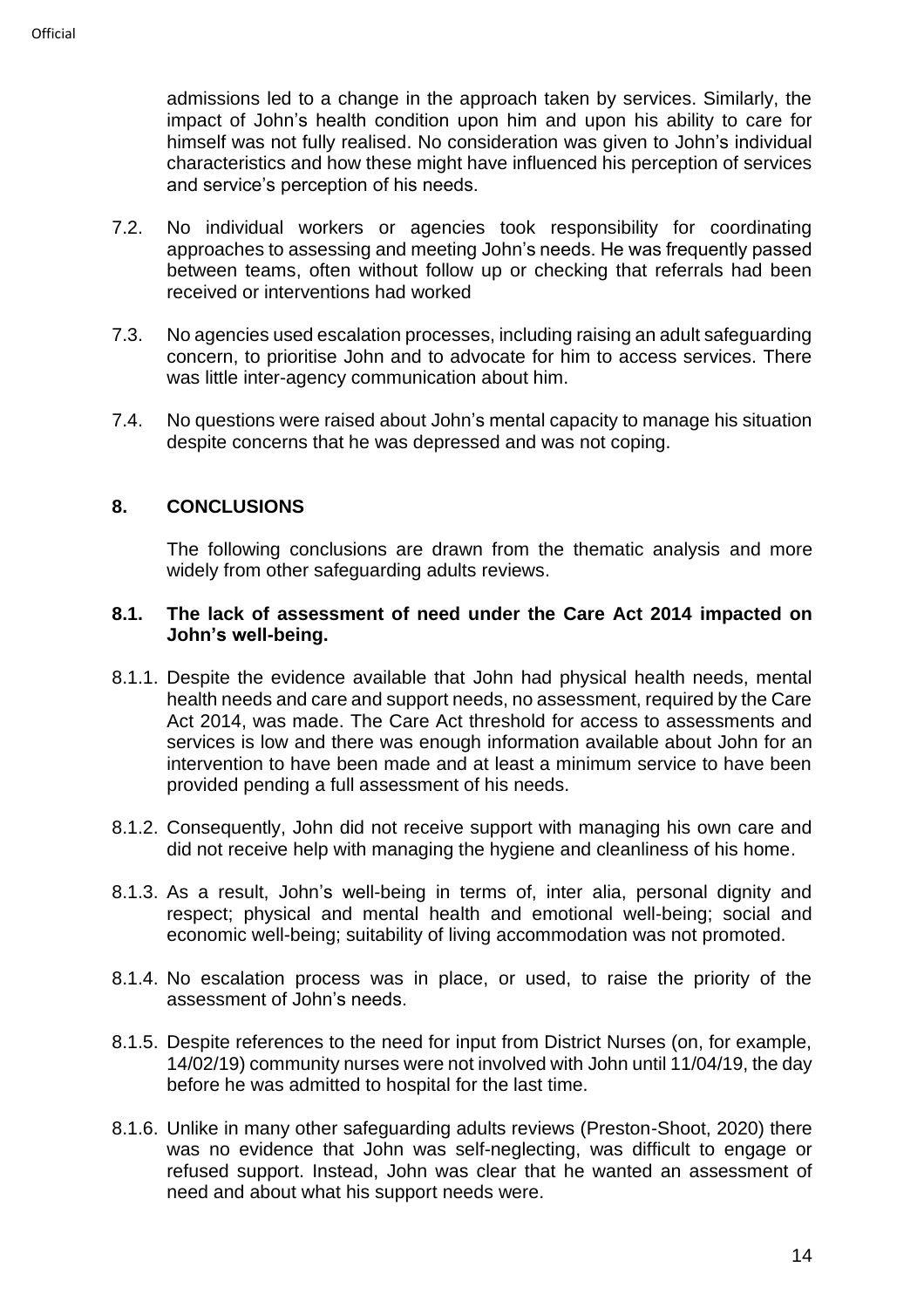# **8.2. There was little inter-agency communication that could lead to joint working to meet John's needs.**

- 8.2.1. Wandsworth social work teams, housing and Chelsea and Westminster Hospital exchanged information about John, but this did not lead to any recognition that a change in approach might be necessary or that other agencies might be asked to be involved, such as district nurses and John's GP.
- 8.2.2. The Central and North West London NHS Mental Health Trust liaison psychiatry service similarly did not share information or prompt joint working with other agencies such as Wandsworth Social Services or community mental health services but did send a discharge summary to John's GP.
- 8.2.3. As a result, the services that John came into contact with carried out much of their work in silos and did not formulate a shared understanding of John's needs. Neither did they prompt or encourage each other to change their approaches since John's needs were not being met by their current ways of working.
- 8.2.4. Evidence that such an approach might have worked is that when John's mother-in-law contacted John's GP on10/04/19, following (according to the GP's notes) a suggestion from Wandsworth Social Services, and explained the extent of John's support needs, the GP made a referral to the Quick Start district nursing team, members of which were involved in the decision to call an ambulance on 12/04/19 to take John to hospital. Earlier contact with the GP about John's circumstances, rather than about details of medical results, by the other agencies might have led to involvement of district nurses when there was still time for this to make a difference.

# **8.3. Safeguarding referrals were made but no action was taken**

- 8.3.1. Perhaps surprisingly, no adult safeguarding concerns were raised until 13/04/19. This was despite John's repeated contact with services over the previous year and his requests for help and support.
- 8.3.2. Safeguarding concerns were raised by the London Ambulance Service and by Chelsea and Westminster Hospital following John's final admission to Chelsea and Westminster Hospital on 12/04/19. These concerned whether John was receiving adequate support from his son and was subject to neglect and acts of omission. On 16/04/19 these concerns were closed and John was allocated to a social worker for case work. This was despite the lack of success in undertaking an assessment since 04/04/18. By this time, however, John had been admitted to hospital for the last time.
- 8.3.3. The local authority is the lead agency for adult safeguarding under the Care Act and must act when it has "reasonable cause to suspect that an adult in its area (whether or not ordinarily resident there)":
	- Has needs for care and support (whether or not the local authority is meeting any of those needs); and
	- is experiencing, or is at risk of, abuse or neglect; and
	- as a result of those care and support needs is unable to protect themselves from the risk or experience of abuse or neglect.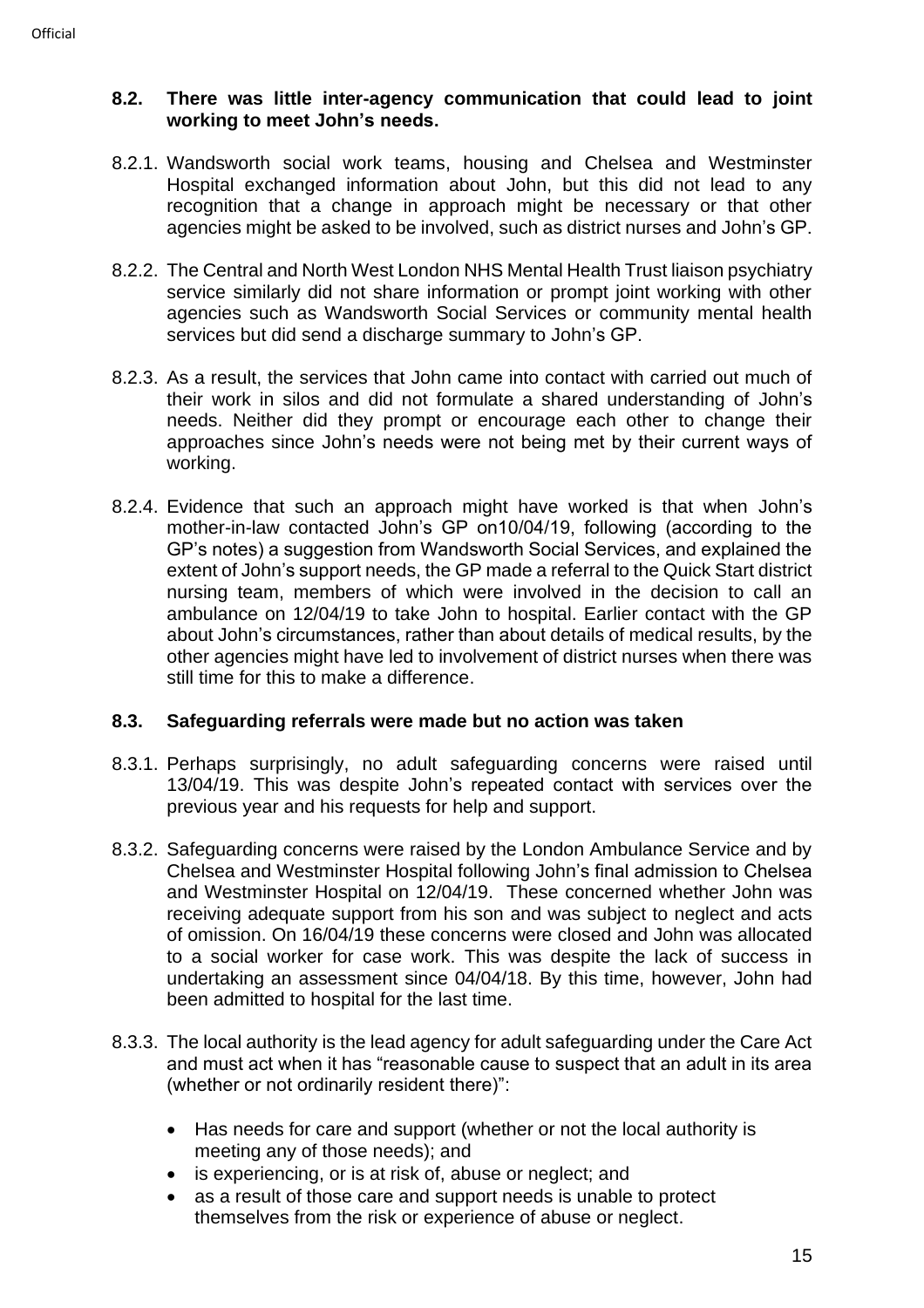8.3.4. Furthermore, the Care Act Statutory Guidance makes provision for nonstatutory adult safeguarding enquiries (s42.2, commonly known as "other" enquiries) and interventions where the three-part test is not met but where there is sufficient concern that someone may come to harm. It is likely that John met at least the criteria for a non-statutory adult safeguarding enquiry from April 2018 onwards and either this or a s42 enquiry might have led to an intervention to meet John's needs or reprioritised an assessment of his needs.

#### **8.4. There was insufficient engagement with John's family and there was insufficient professional curiosity or responsibility in exploring John's circumstances.**

- 8.4.1. There was limited contact with John's family. John's daughter telephoned Wandsworth social services on 04/04/18 and asked that John required support with personal care and practical household tasks/meal preparation due to his severe eczema. John's mother-in-law was contacted by Central London Community Health Care Trust, with provides district nursing services, following a referral for a quick start service from John's GP on 12/04/19. There is no evidence of any other attempts to work with them to either gain a clear picture of John's needs or to engage then in finding a way of meeting these.
- 8.4.2. John's family relationships were also not fully understood. There was confusion over whether or not John was being supported by, or living with, his son. The first contact assessment completed by Access Team when John was first referred to adult social services by his daughter on 04/04/18 was that John's son worked full time and could not assist with housework tasks. Yet on 13/04/18 the Chelsea and Westminster Hospital notes stated that John lived with his 22 year old son who was his main carer and next of kin and that John was regularly visited by his sister(s).
- 8.4.3. This confusion persisted. On 15/04/19, over a year later, the Chelsea and Westminster Hospital had John's son as his next of kin but there was a note attached stating that the next of kin was John's mother-in-law but the contact details had not been updated. Only during John's final stay in hospital were discussions had with his mother-in-law about preparing the flat for John's return there.
- 8.4.4. On 12/02/19 the liaison psychiatry notes recorded that John felt pressured by his son's requests for financial support but also that his children were protective factors. It remained unclear in what capacity John's children were "protective factors" who might meet his father's needs or be in position to alert services to any problems. Despite this uncertainty, no exploration was made to clarify the situation.
- 8.4.5. John was a relatively young (50 years old) back man who was not assertive in the way he contacted services. Whilst there was no evidence of overt discrimination on the basis of age, gender or ethnicity, there does not appear to have been any operational recognition of how John's characteristics might have influenced the way he approached services and the way that services responded to him. Biases, both unconscious and in judgement, may have been at play. Some of these assumptions and biases are normative whilst others come from rigidly applying service frameworks and processes.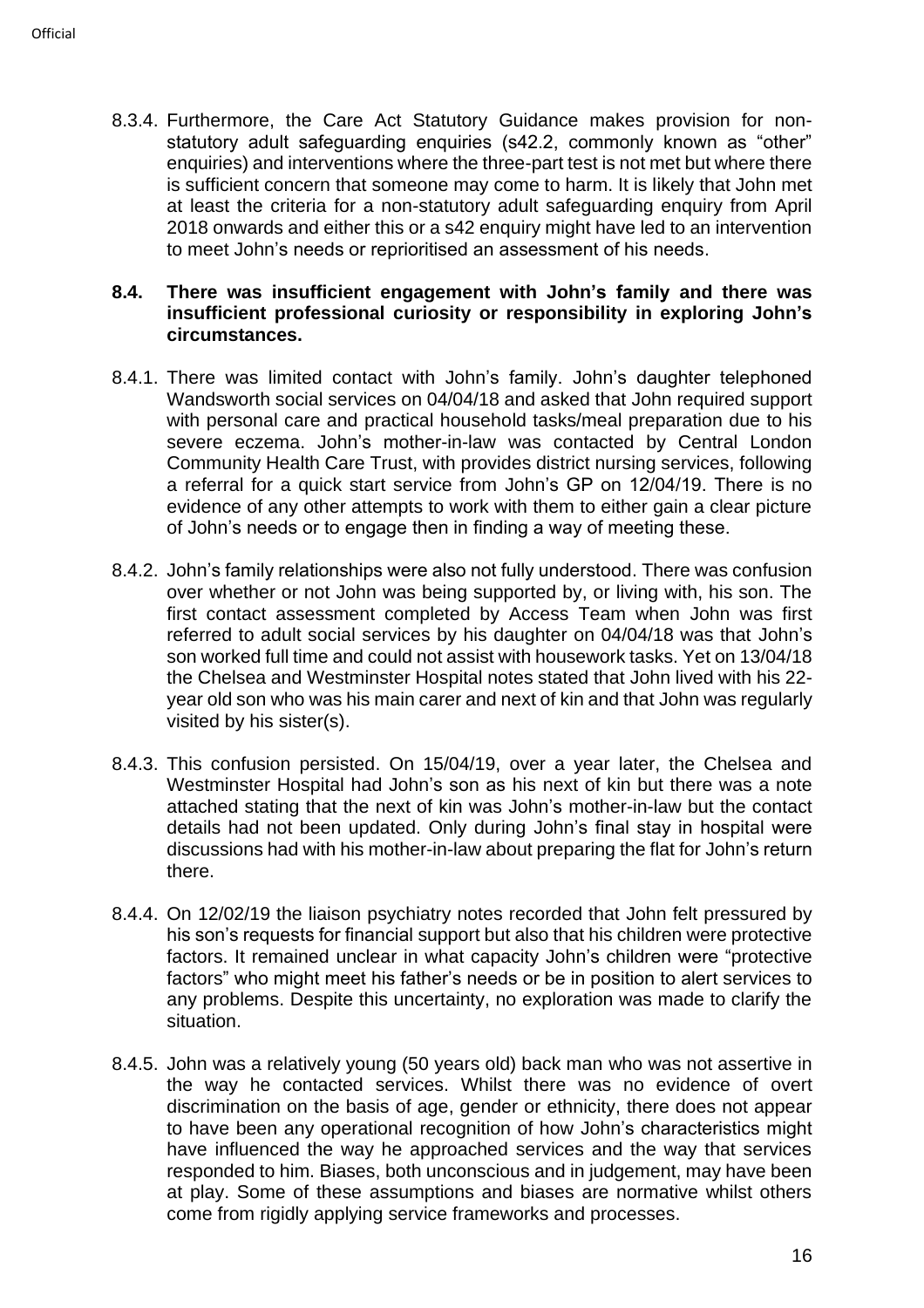8.4.6. These biases may have influenced professional decision making and risk assessments and included not recognising the need to question why John was so patient and unassertive and the extent to which this may have been influenced by his prior experience or inexperience of contact with services rather than because his needs were small; not recognising the poor state of John's home because he was a single man who would not be expected to keep it tidy and clean in the first place (Thebaud et al, 2019, Hamberg, 2008); not exploring John's needs further since he was relatively young and was expected to be self-caring and independent, especially when compared with the usually older, female and white population that the Wandsworth teams in contact with John were more familiar with. There was no clarification of what being described as self-caring in a hospital setting meant and whether or not it meant the same as being self-caring at home.

# **8.5. No referral was made for a carers' assessment**

8.5.1. Despite some awareness of the presence of family members who might provide support to John there is no evidence that a Carer's Assessment was offered or advised provided to ask for one under the Care Act (2014). This is despite family members having come into contact with several agencies in the time period covered by this review.

#### **8.6. No assessment of John's ability to manage his own care needs or to advocate for himself was made and another opportunity to intervene was missed.**

- 8.6.1. Concerns had been expressed during John's admissions to the Chelsea and Westminster Hospital that he was depressed and might be suicidal. Despite concerns about his mental health state, John was frequently left to make contact with services, and particularly, community mental health services such as bereavement counselling and psychological therapies, himself despite mounting evidence that he did not do this.
- 8.6.2. The difficulties John experienced, due to his physical and mental health condition or to any other individual or social factors, in making contact with these services does not appear to have been considered. If John had been offered support to make these contacts, then his emotional and psychological needs might have been better met and there might have been other agencies involved that could have advocated for him to receive an assessment or support services. Consideration should have been given to how able John was to organise his life from a hospital bed.
- 8.6.3. There was growing evidence that John was in need of help, but no concerns were raised about, nor assessments made of, John's ability to articulate his own needs or to assert that these must be met. Despite several contacts with services, he was easily persuaded to wait. The lack of professional curiosity into why this was the case was not alleviated by professionals advocating on John's behalf. There was no communication, for example, by Chelsea and Westminster Hospital with Wandsworth Social Services of the significance of John's health condition and its impact on his well-being. The OTA assessment on 18/05/18 similarly did not lead to any further action other than a telephone review on 07/06/18.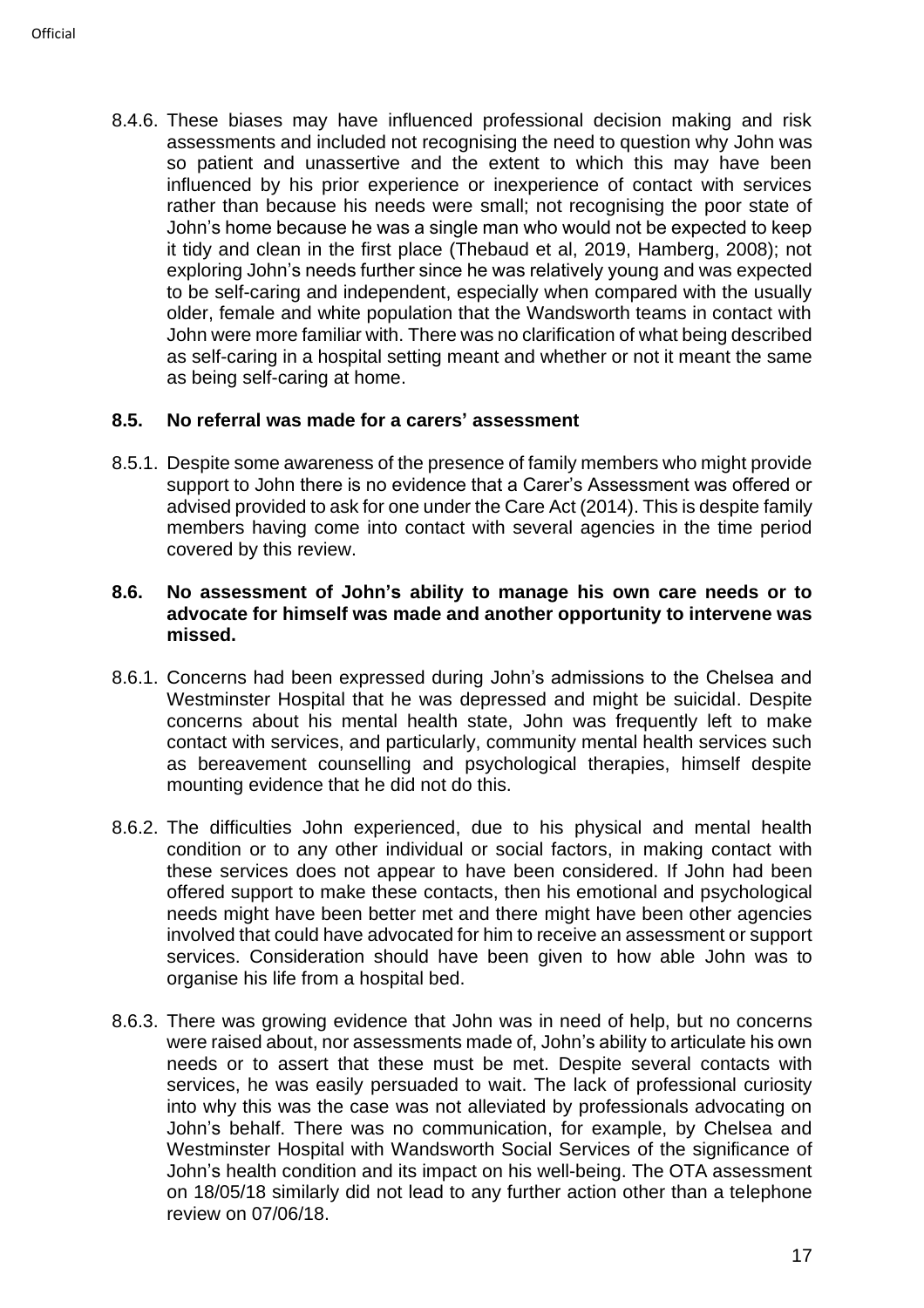8.6.4. Despite there having been no concerns about John's mental capacity, a DNACR (Do Not Attempt Cardiopulmonary Resuscitation) notice was placed on him in May 2019 much to John's distress. This was removed but, according to the liaison psychiatry notes, affected John's feelings of safety and trust in the Chelsea and Westminster Hospital.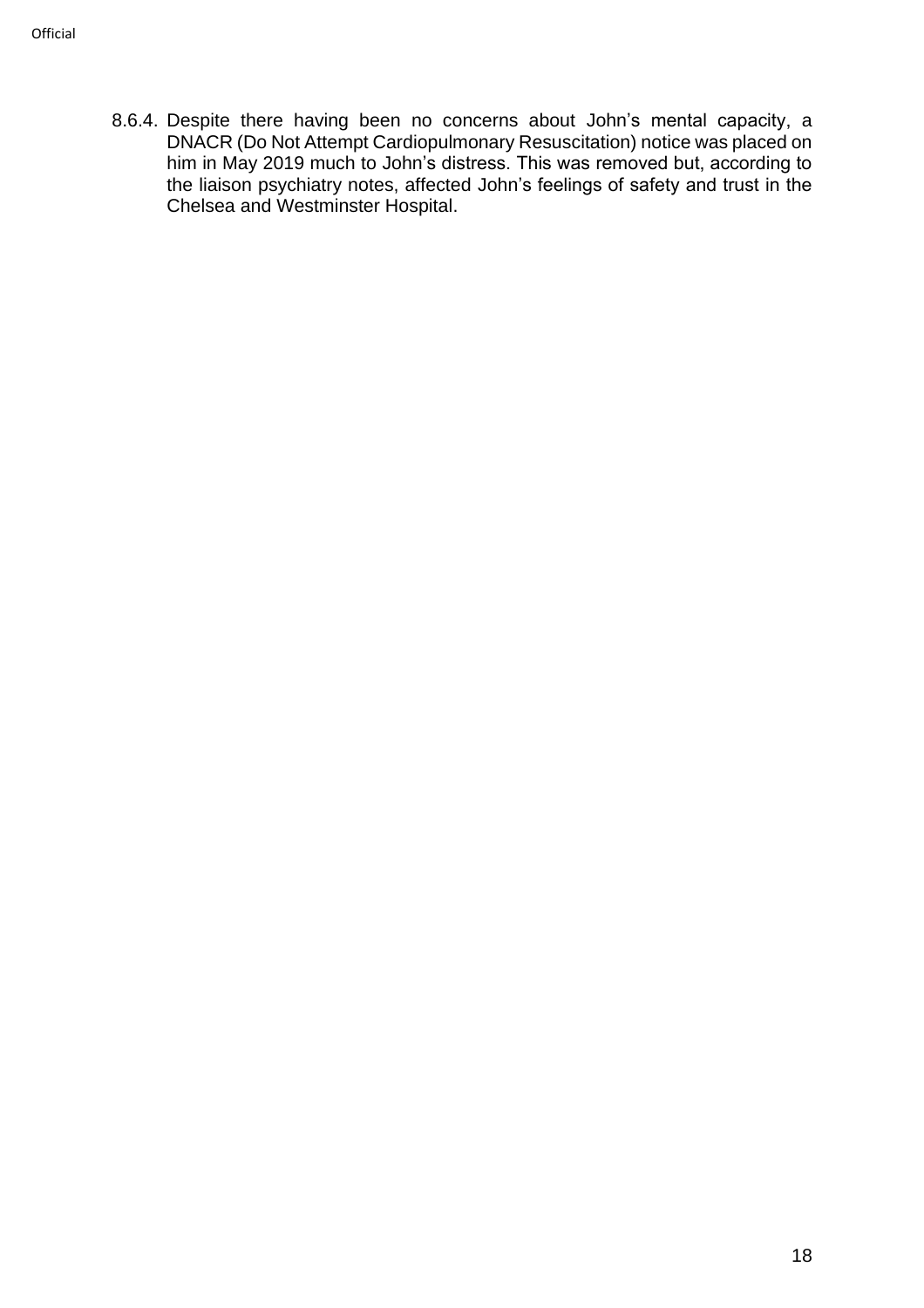# <span id="page-18-0"></span>**9. RECOMMENDATIONS**

9.1. The recommendations from this Safeguarding Adult Review are considered in the following domains:

#### **Domain 1: direct practice with individuals**

- 9.2. London Borough of Wandsworth, Chelsea and Westminster Hospital and Central and Northwest London NHS Mental Health Trust should increase staff awareness of the impact and risks of severe and infected eczema so that it is recognised as a need for multi-agency exploration especially when it leads to frequent hospital admissions.
- 9.3. London Borough of Wandsworth, Chelsea and Westminster Hospital should ensure that practitioners clarify what self-caring means in a hospital setting and whether or not it means the same as being self-caring at home
- 9.4. London Borough of Wandsworth, Chelsea and Westminster Hospital and Central and Northwest London NHS Mental Health Trust should develop and implement action plans to address how resource pressures and biases impact on the way that services are provided to Black, Asian and Minority Ethnic groups and to men.
- 9.5. London Borough of Wandsworth to review cases where safeguarding was not progressed and to take corrective action if needed.

# **Domains 2 & 3: Agency and interagency practice**

- 9.6. London Borough of Wandsworth should identify and implement a way of removing the waiting list for assessments or implement a robust and widely understood escalation process and review process so that cases like John are not left behind
- 9.7. London Borough of Wandsworth, Chelsea and Westminster Hospital and Central and Northwest London NHS Mental Health Trust should use this safeguarding adult review to agree how information on clients will be shared and actioned to reduce silo working and improve inter-agency cooperation and information sharing
- 9.8. London Borough of Wandsworth should introduce a single point of access for housing so to enable faster information sharing between housing and social services and other partners.

#### **Domain 4: Board level**

- 9.9. The SAB should monitor the implementation of the London Borough of Wandsworth's internal review action plan of December 2019, which was produced following John's death.
- <span id="page-18-1"></span>9.10. The SAB should promote safeguarding and mental capacity literacy amongst hospitals, GP surgeries, housing and mental health professionals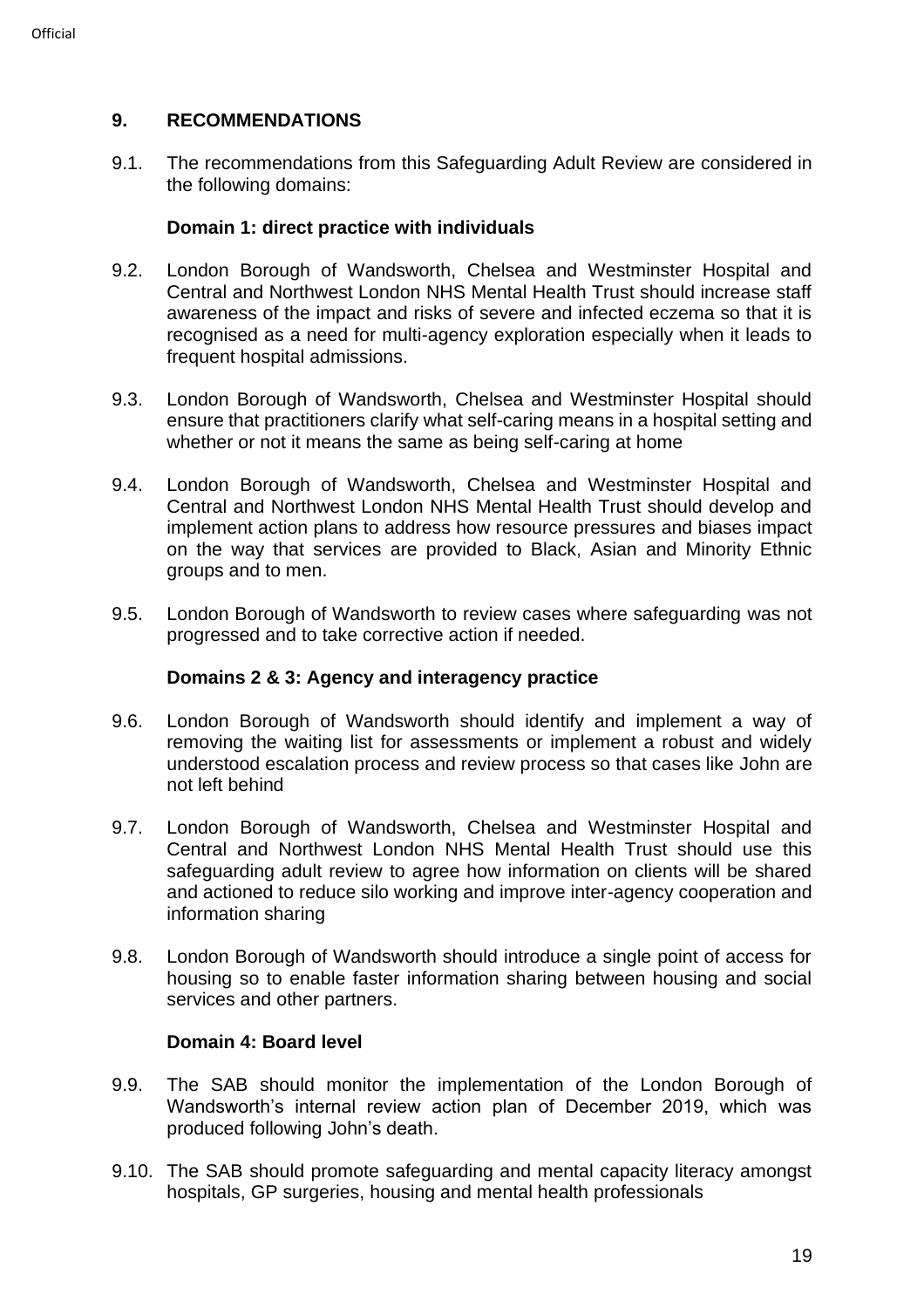# **APPENDIX 1: Wellbeing**

Section 1(2) of the Care Act (2014) states that:

"Well-being", in relation to an individual, means that individual's well-being so far as relating to any of the following:

- a) personal dignity (including treatment of the individual with respect);
- b) physical and mental health and emotional well-being;
- c) protection from abuse and neglect;
- d) control by the individual over day-to-day life (including over care and support, or support, provided to the individual and the way in which it is provided);
- e) participation in work, education, training or recreation;
- f) social and economic well-being;
- g) domestic, family and personal relationships;
- h) suitability of living accommodation;
- i) the individual's contribution to society.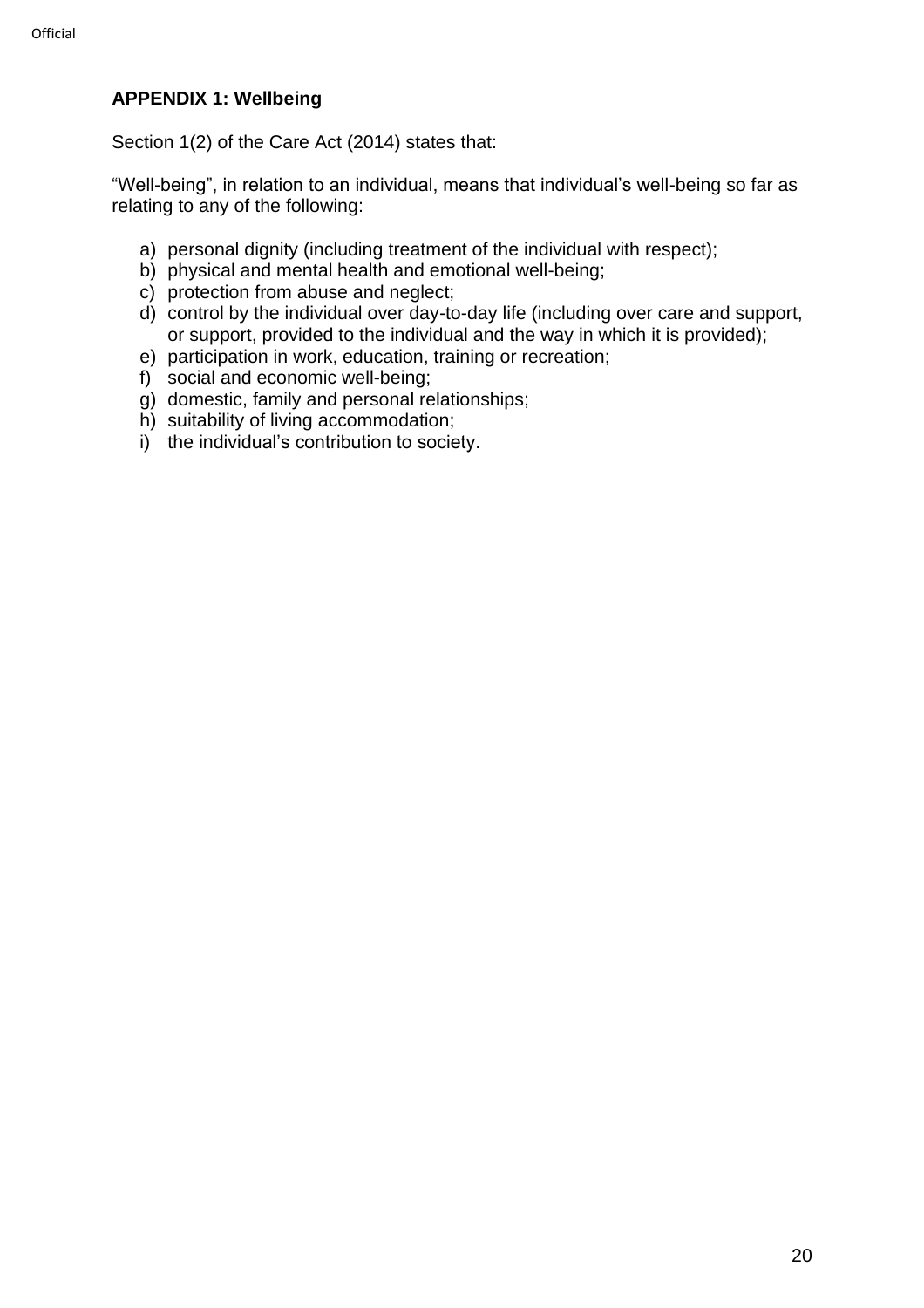# <span id="page-20-0"></span>**APPENDIX 2: Literature review**

The literature review was conducted in November-December 2020 using the following resources:

- 1. An internet search using Google to find open access journals and articles
- 2. The Royal Society of Medicine's on-line journals and related sources
- 3. The British Psychological Society's on-line journals and related sources
- 4. The Athens on-line journals and related sources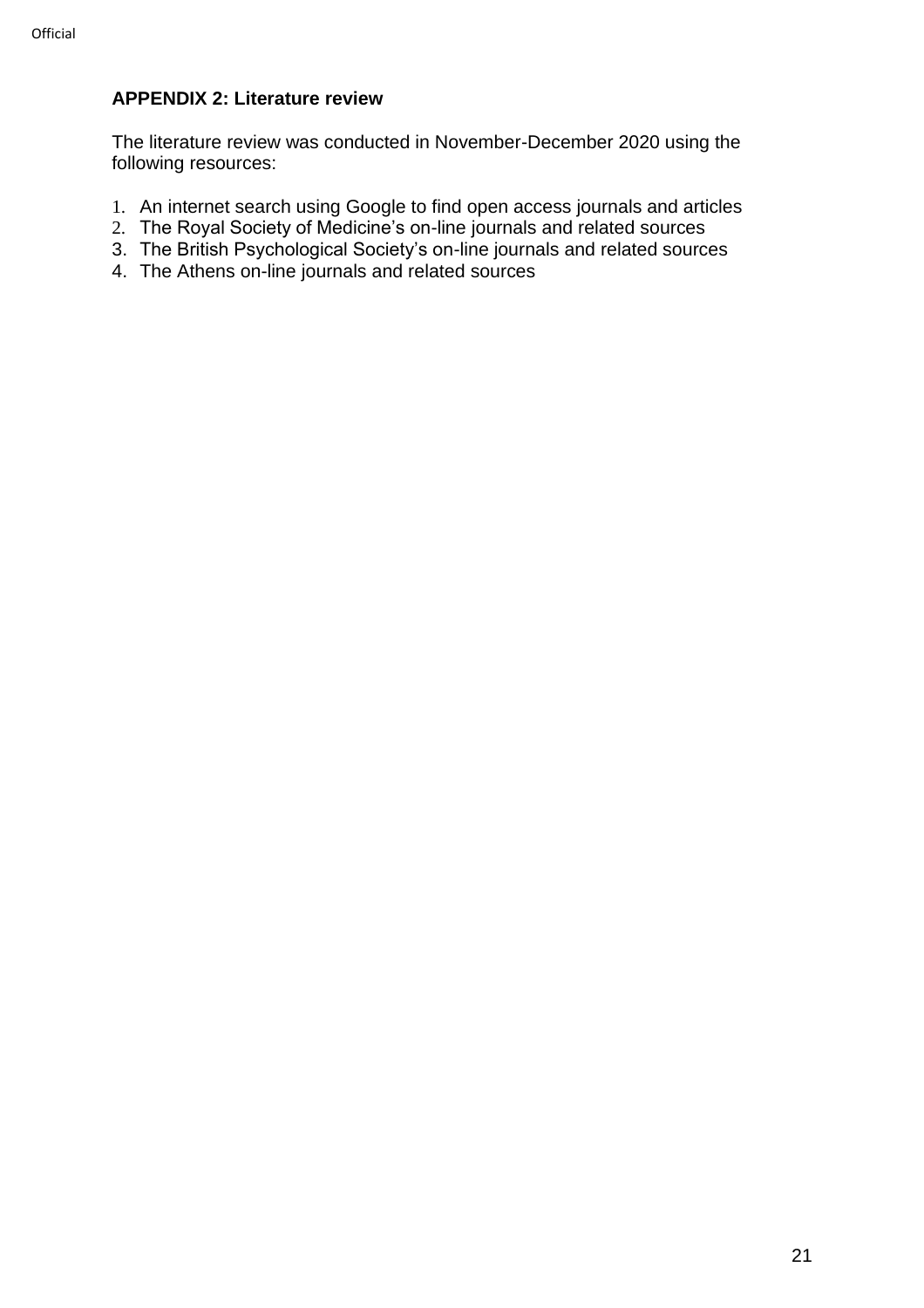# <span id="page-21-0"></span>**Bibliography**

Baker, P., Dworkin., S.L, Tong, S., Banks, I., Shand, T. and Yamey, G. (2014) The men's health gap: men must be included in the global health equity agenda *Bulletin of the World Health Organization* 92(8), 597-618

Benton, E.C., Crichton,S,Talpurc, R., Agara, N.S.,.Fields, P.A., Wedgeworth, E., Mitchell, T.J., Cox, M., Ferreira, S., Liuc, P., Robson, A., Calonje, E., Stefanato, C.M.,Wilkins, B.Scarisbrick, J., Wain, E.M., Child, F., Morris, S., Duvicc, M.,Whittakerae, S.J.(2013) A cutaneous lymphoma international prognostic index (CLIPi) for mycosis fungoides and Sezary syndrome. *European Journal of Cancer* 49(13), 2859-2868

Boland, B., Burnage, J. and Scott, A. (2014) Protecting against harm: safeguarding adults in general medicine. Clinical Medicine, 14(4), 345–348

Boutin-Foster, C., Euster, S., Rolon, Y., Motal, A., Belue, R., Kline, R. and Charlson, M. E. (2005). Social Work Admission Assessment Tool for Identifying Patients in Need of Comprehensive Social Work Evaluation. *Health & Social Work* 30 (2) 117- 125.

Carson, G. (2011) Tackling social workers' anti-men attitudes. *Community Care* [https://www.communitycare.co.uk/2011/04/15/tackling-social-workers-anti-men](https://www.communitycare.co.uk/2011/04/15/tackling-social-workers-anti-men-attitudes/)[attitudes/](https://www.communitycare.co.uk/2011/04/15/tackling-social-workers-anti-men-attitudes/)

Day, M. R., Leahy-Warren, P., and McCarthy, G. (2016). Self-neglect: Ethical considerations. *Annual Review of Nursing Research*, 34(1), 89-107.

Ferrandiz‐Mont, D., Wahyuniati, N., Chen, H-J., Mulyadi, M., Zanaria, T.M. and Ji, D-D. (2018) Hygiene practices: Are they protective factors for eczema symptoms? *Immune Inflammatory Disease*, 6(2), 297-306.

Gersons, B.P.R (1990) *Differences Between Crisis and Trauma: Consequences for Intervention*. In Punukollu, N.R (ed) Recent Advances in Crisis Intervention Volume 1. Huddersfield: IICICPP.

Hamberg, K. (2008) Gender bias in medicine. *Women's Health* 4(3), 237–243

Jarvis, A., Fennell, K. and Cosgrove, A. (2016) Are adults in need of support and protection being identified in emergency departments? *The Journal of Adult Protection* 18(1) 3-13.

Kings Fund (2019) [https://www.kingsfund.org.uk/blog/2020/01/social-care-funding](https://www.kingsfund.org.uk/blog/2020/01/social-care-funding-cuts-are-biting-hard)[cuts-are-biting-hard](https://www.kingsfund.org.uk/blog/2020/01/social-care-funding-cuts-are-biting-hard)

Lebas, E, Arrese, J.E and Nikkels, A.F (2017) Risk Factors in Skin Infections in Mycosis Fungoides. *Dermatology* 232, 731-737.

Lien, C., Rosen, T., Bloemen, E. M., Abrams, R. C., Pavlou, M., and Lachs, M. S. (2016). Narratives of self‐neglect: Patterns of traumatic personal experiences and maladaptive behaviors in cognitively intact older adults. *Journal of the American Geriatrics Society*, 64(11), 195–200.